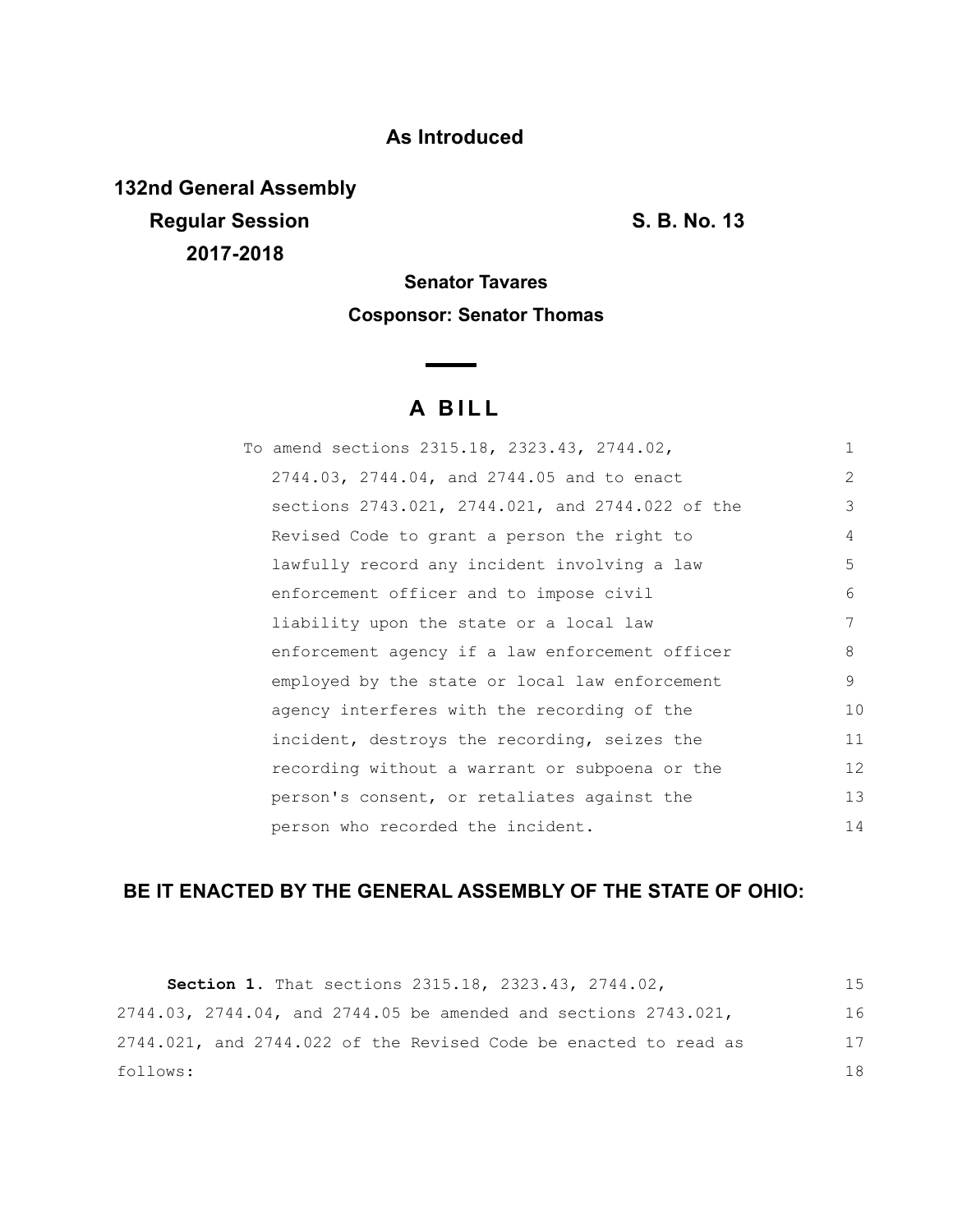| Sec. 2315.18. (A) As used in this section and in section         | 19 |
|------------------------------------------------------------------|----|
| 2315.19 of the Revised Code:                                     | 20 |
| (1) "Asbestos claim" has the same meaning as in section          | 21 |
| 2307.91 of the Revised Code.                                     | 22 |
| (2) "Economic loss" means any of the following types of          | 23 |
| pecuniary harm:                                                  | 24 |
| (a) All wages, salaries, or other compensation lost as a         | 25 |
| result of an injury or loss to person or property that is a      | 26 |
| subject of a tort action;                                        | 27 |
| (b) All expenditures for medical care or treatment,              | 28 |
| rehabilitation services, or other care, treatment, services,     | 29 |
| products, or accommodations as a result of an injury or loss to  | 30 |
| person or property that is a subject of a tort action;           | 31 |
| (c) Any other expenditures incurred as a result of an            | 32 |
| injury or loss to person or property that is a subject of a tort | 33 |
| action, other than attorney's fees incurred in connection with   | 34 |
| that action.                                                     | 35 |
| (3) "Medical claim," "dental claim," "optometric claim,"         | 36 |
| and "chiropractic claim" have the same meanings as in section    | 37 |
| 2305.113 of the Revised Code.                                    | 38 |
| (4) "Noneconomic loss" means nonpecuniary harm that              | 39 |
| results from an injury or loss to person or property that is a   | 40 |
| subject of a tort action, including, but not limited to, pain    | 41 |
| and suffering, loss of society, consortium, companionship, care, | 42 |
| assistance, attention, protection, advice, quidance, counsel,    | 43 |
| instruction, training, or education, disfigurement, mental       | 44 |
| anguish, and any other intangible loss.                          | 45 |
| (5) "Occurrence" means all claims resulting from or              | 46 |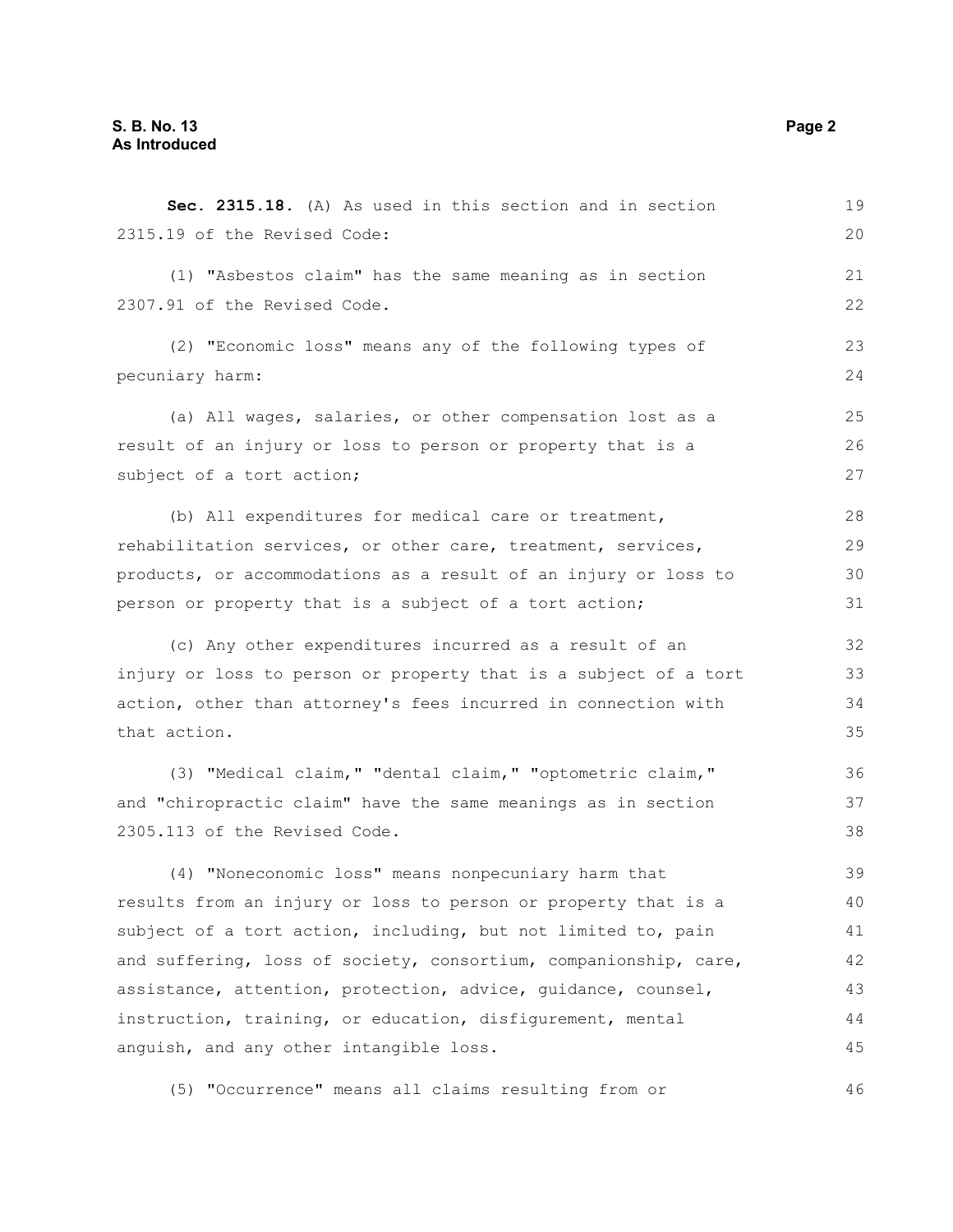| arising out of any one person's bodily injury.                   | 47 |
|------------------------------------------------------------------|----|
| (6) "Product liability claim" has the same meaning as in         | 48 |
| section 2307.71 of the Revised Code.                             | 49 |
| (7) "Tort action" means a civil action for damages for           | 50 |
| injury or loss to person or property. "Tort action" includes a   | 51 |
| civil action upon a product liability claim or an asbestos       | 52 |
| claim. "Tort action" does not include a civil action upon a      | 53 |
| medical claim, dental claim, optometric claim, or chiropractic   | 54 |
| claim or a civil action for damages for a breach of contract or  | 55 |
| another agreement between persons.                               | 56 |
| (8) "Trier of fact" means the jury or, in a nonjury              | 57 |
| action, the court.                                               | 58 |
|                                                                  |    |
| (B) In a tort action to recover damages for injury or loss       | 59 |
| to person or property, all of the following apply:               | 60 |
| (1) There shall not be any limitation on the amount of           | 61 |
| compensatory damages that represents the economic loss of the    | 62 |
| person who is awarded the damages in the tort action.            | 63 |
| (2) Except as otherwise provided in division (B) (3) of          | 64 |
| this section, the amount of compensatory damages that represents | 65 |
| damages for noneconomic loss that is recoverable in a tort       | 66 |
| action under this section to recover damages for injury or loss  | 67 |
| to person or property shall not exceed the greater of two        | 68 |
| hundred fifty thousand dollars or an amount that is equal to     | 69 |
| three times the economic loss, as determined by the trier of     | 70 |
| fact, of the plaintiff in that tort action to a maximum of three | 71 |
| hundred fifty thousand dollars for each plaintiff in that tort   | 72 |
| action or a maximum of five hundred thousand dollars for each    | 73 |
| occurrence that is the basis of that tort action.                | 74 |
|                                                                  |    |

(3) There shall not be any limitation on the amount of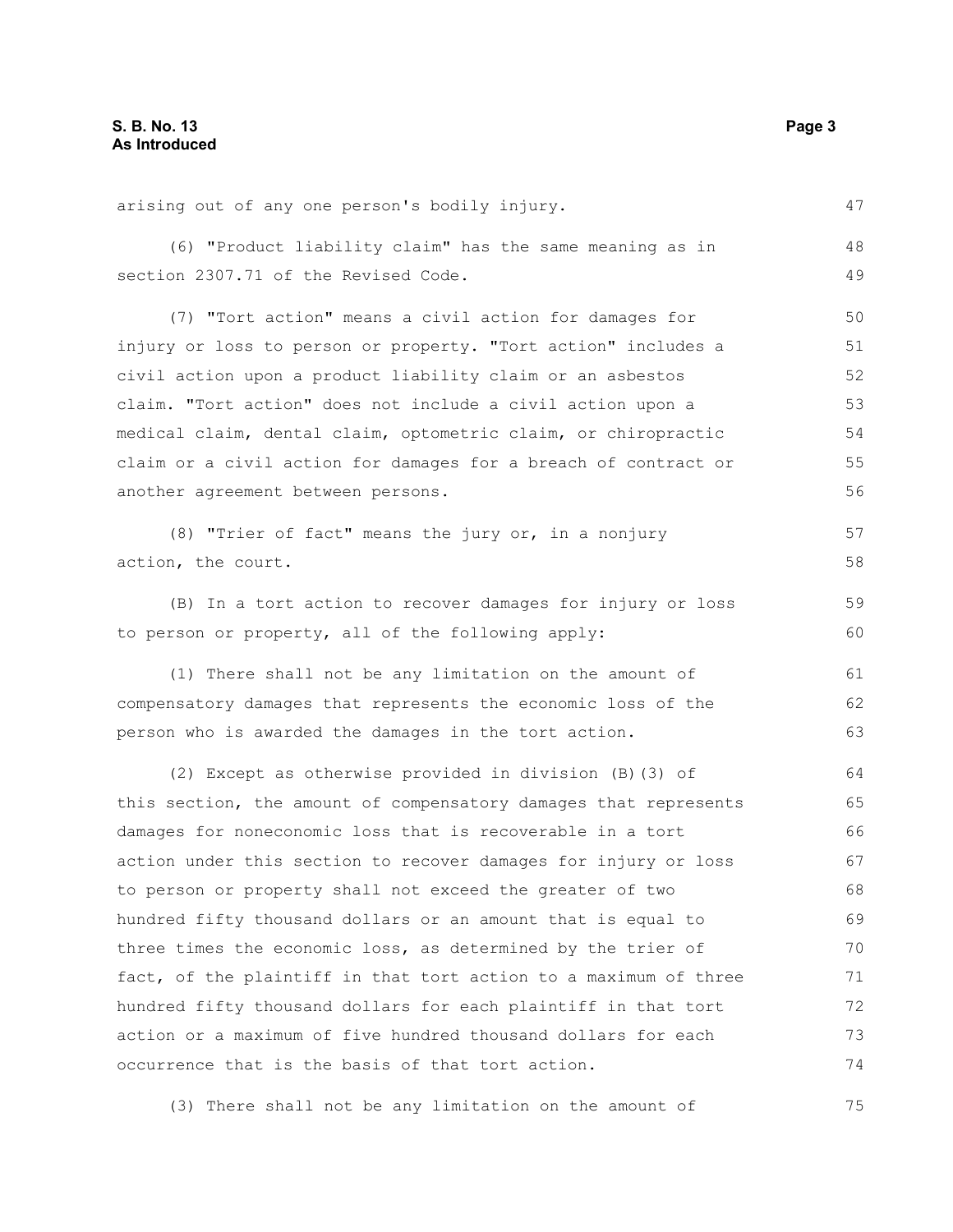| compensatory damages that represents damages for noneconomic     | 76  |
|------------------------------------------------------------------|-----|
| loss that is recoverable in a tort action to recover damages for | 77  |
| injury or loss to person or property if the noneconomic losses   | 78  |
| of the plaintiff are for either of the following:                | 79  |
| (a) Permanent and substantial physical deformity, loss of        | 80  |
| use of a limb, or loss of a bodily organ system;                 | 81  |
| (b) Permanent physical functional injury that permanently        | 82  |
| prevents the injured person from being able to independently     | 83  |
| care for self and perform life-sustaining activities.            | 84  |
| (C) In determining an award of compensatory damages for          | 85  |
| noneconomic loss in a tort action, the trier of fact shall not   | 86  |
| consider any of the following:                                   | 87  |
| (1) Evidence of a defendant's alleged wrongdoing,                | 88  |
| misconduct, or quilt;                                            | 89  |
| (2) Evidence of the defendant's wealth or financial              | 90  |
| resources;                                                       | 91  |
| (3) All other evidence that is offered for the purpose of        | 92  |
| punishing the defendant, rather than offered for a compensatory  | 93  |
| purpose.                                                         | 94  |
| (D) If a trial is conducted in a tort action to recover          | 95  |
| damages for injury or loss to person or property and a plaintiff | 96  |
| prevails in that action, the court in a nonjury trial shall make | 97  |
| findings of fact, and the jury in a jury trial shall return a    | 98  |
| general verdict accompanied by answers to interrogatories, that  | 99  |
| shall specify all of the following:                              | 100 |
| (1) The total compensatory damages recoverable by the            | 101 |
| plaintiff;                                                       | 102 |
| (2) The portion of the total compensatory damages that           | 103 |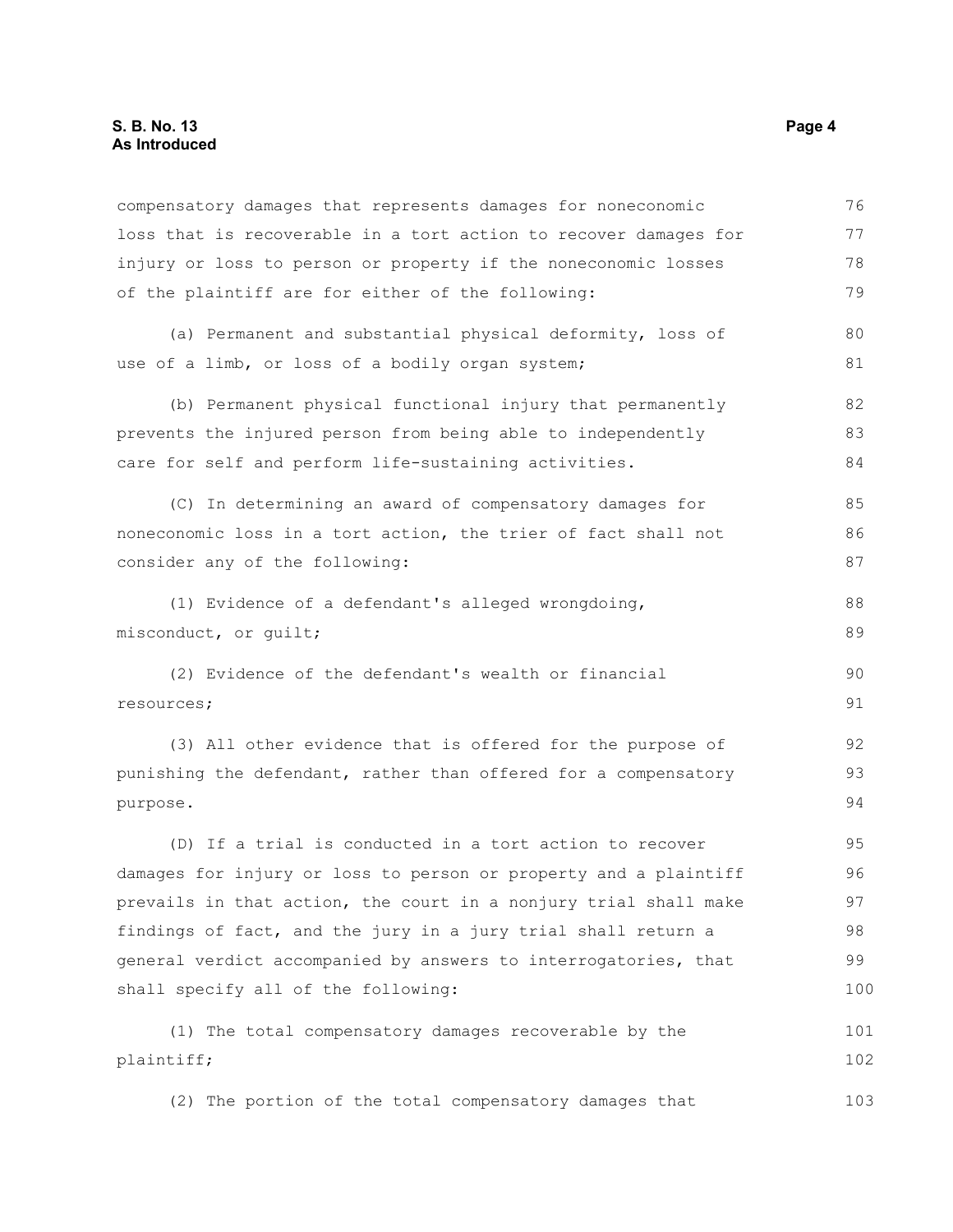104

#### represents damages for economic loss;

(3) The portion of the total compensatory damages that represents damages for noneconomic loss. 105 106

(E)(1) After the trier of fact in a tort action to recover damages for injury or loss to person or property complies with division (D) of this section, the court shall enter a judgment in favor of the plaintiff for compensatory damages for economic loss in the amount determined pursuant to division (D)(2) of this section, and, subject to division (F)(1) of this section, the court shall enter a judgment in favor of the plaintiff for compensatory damages for noneconomic loss. Except as provided in division (B)(3) of this section, in no event shall a judgment for compensatory damages for noneconomic loss exceed the maximum recoverable amount that represents damages for noneconomic loss as provided in division (B)(2) of this section. Division (B) of this section shall be applied in a jury trial only after the jury has made its factual findings and determination as to the damages. 107 108 109 110 111 112 113 114 115 116 117 118 119 120 121

(2) Prior to the trial in the tort action described in division (D) of this section, any party may seek summary judgment with respect to the nature of the alleged injury or loss to person or property, seeking a determination of the damages as described in division (B)(2) of this section. 122 123 124 125 126

(F)(1) A court of common pleas has no jurisdiction to enter judgment on an award of compensatory damages for noneconomic loss in excess of the limits set forth in this section. 127 128 129 130

(2) If the trier of fact is a jury, the court shall not instruct the jury with respect to the limit on compensatory 131 132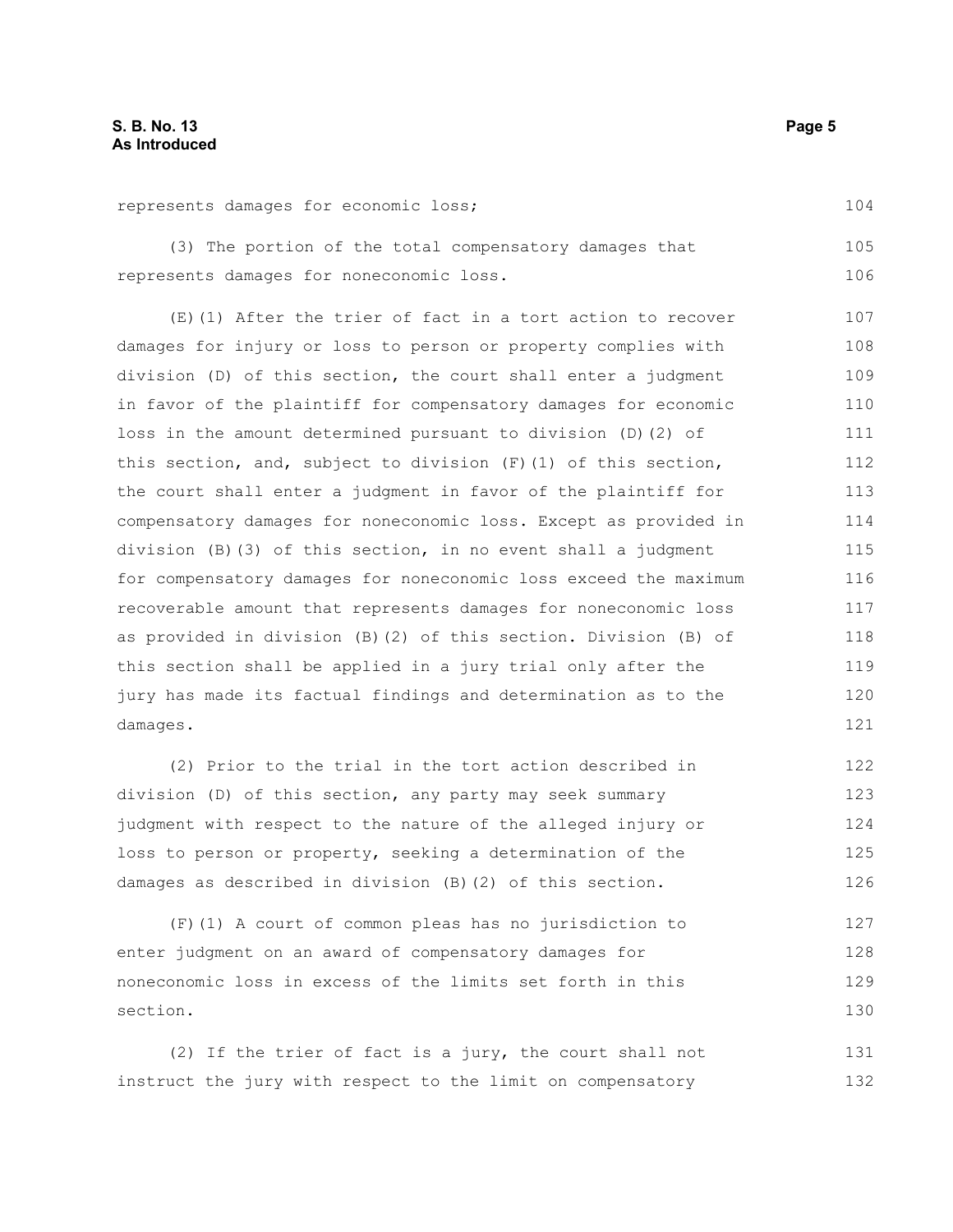damages for noneconomic loss described in division (B)(2) of this section, and neither counsel for any party nor a witness shall inform the jury or potential jurors of that limit. (G) With respect to a tort action to which division (B)(2) of this section applies, any excess amount of compensatory damages for noneconomic loss that is greater than the applicable amount specified in division (B)(2) of this section shall not be reallocated to any other tortfeasor beyond the amount of compensatory damages that the tortfeasor would otherwise be responsible for under the laws of this state. (H) This section does not apply to any of the following: (1) Tort actions that are brought against the state in the court of claims, including, but not limited to, those actions in which a state university or college is a defendant and to which division (B)(3) of section 3345.40 of the Revised Code applies; (2) Tort actions that are brought against political subdivisions of this state and that are commenced under or are subject to Chapter 2744. of the Revised Code. Division  $\left(\theta\right)$  (A) 133 134 135 136 137 138 139 140 141 142 143 144 145 146 147 148 149 150

(3) of section 2744.05 of the Revised Code applies to recoverable damages in those actions. 151 152

(3) Wrongful death actions brought pursuant to Chapter 2125. of the Revised Code. 153 154

(I) If the provisions regarding the limits on compensatory damages for noneconomic loss set forth in division (B)(2) of this section have been determined to be unconstitutional, then division (C) of this section and section 2315.19 of the Revised Code shall govern the determination of an award of compensatory damages for noneconomic loss in a tort action. 155 156 157 158 159 160

**Sec. 2323.43.** (A) In a civil action upon a medical, 161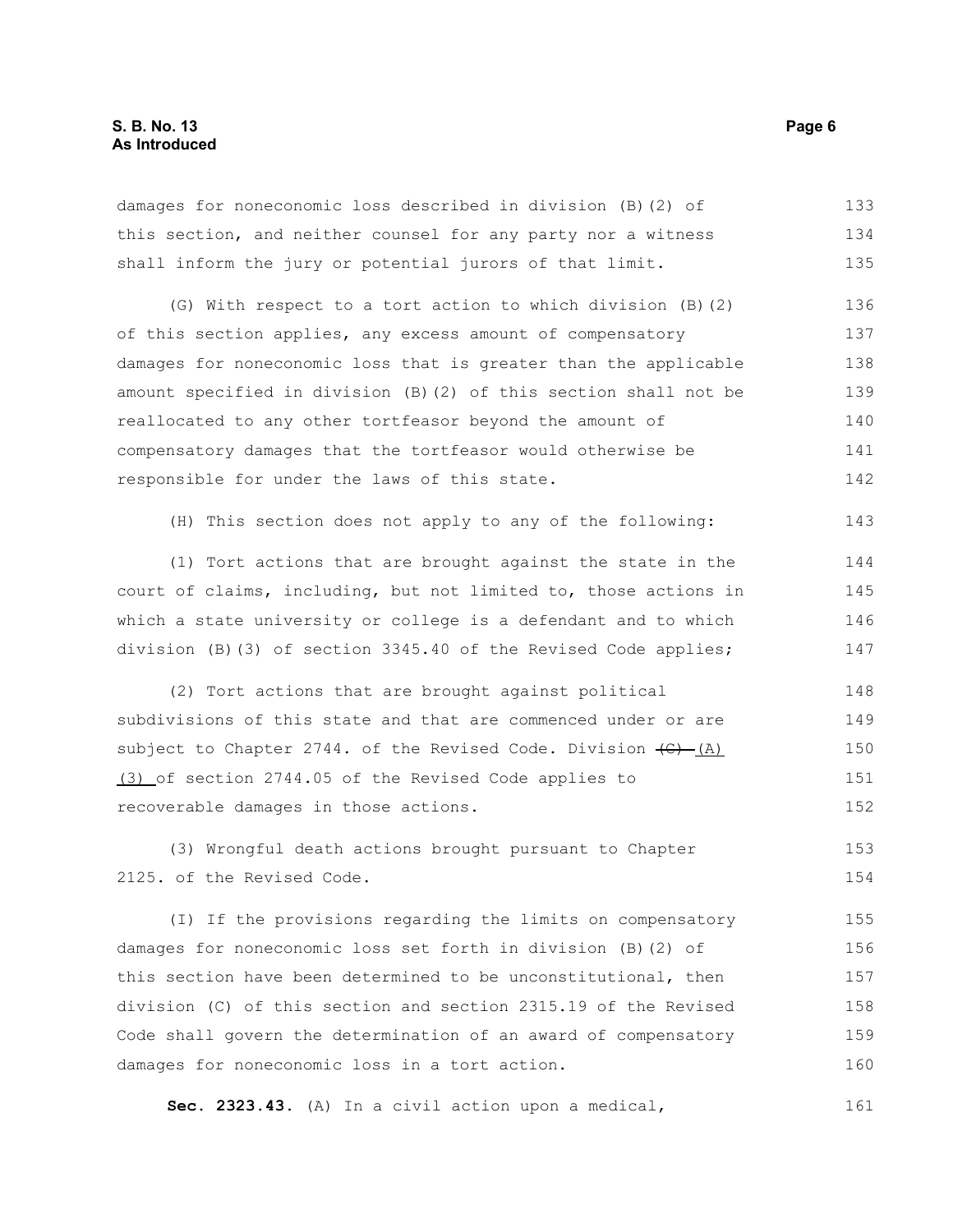dental, optometric, or chiropractic claim to recover damages for injury, death, or loss to person or property, all of the following apply: (1) There shall not be any limitation on compensatory damages that represent the economic loss of the person who is awarded the damages in the civil action. (2) Except as otherwise provided in division (A)(3) of this section, the amount of compensatory damages that represents damages for noneconomic loss that is recoverable in a civil action under this section to recover damages for injury, death, or loss to person or property shall not exceed the greater of two hundred fifty thousand dollars or an amount that is equal to three times the plaintiff's economic loss, as determined by the trier of fact, to a maximum of three hundred fifty thousand dollars for each plaintiff or a maximum of five hundred thousand dollars for each occurrence. (3) The amount recoverable for noneconomic loss in a civil action under this section may exceed the amount described in division (A)(2) of this section but shall not exceed five 162 163 164 165 166 167 168 169 170 171 172 173 174 175 176 177 178 179 180

hundred thousand dollars for each plaintiff or one million dollars for each occurrence if the noneconomic losses of the plaintiff are for either of the following: 181 182 183

(a) Permanent and substantial physical deformity, loss of use of a limb, or loss of a bodily organ system; 184 185

(b) Permanent physical functional injury that permanently prevents the injured person from being able to independently care for self and perform life sustaining activities. 186 187 188

(B) If a trial is conducted in a civil action upon a medical, dental, optometric, or chiropractic claim to recover 189 190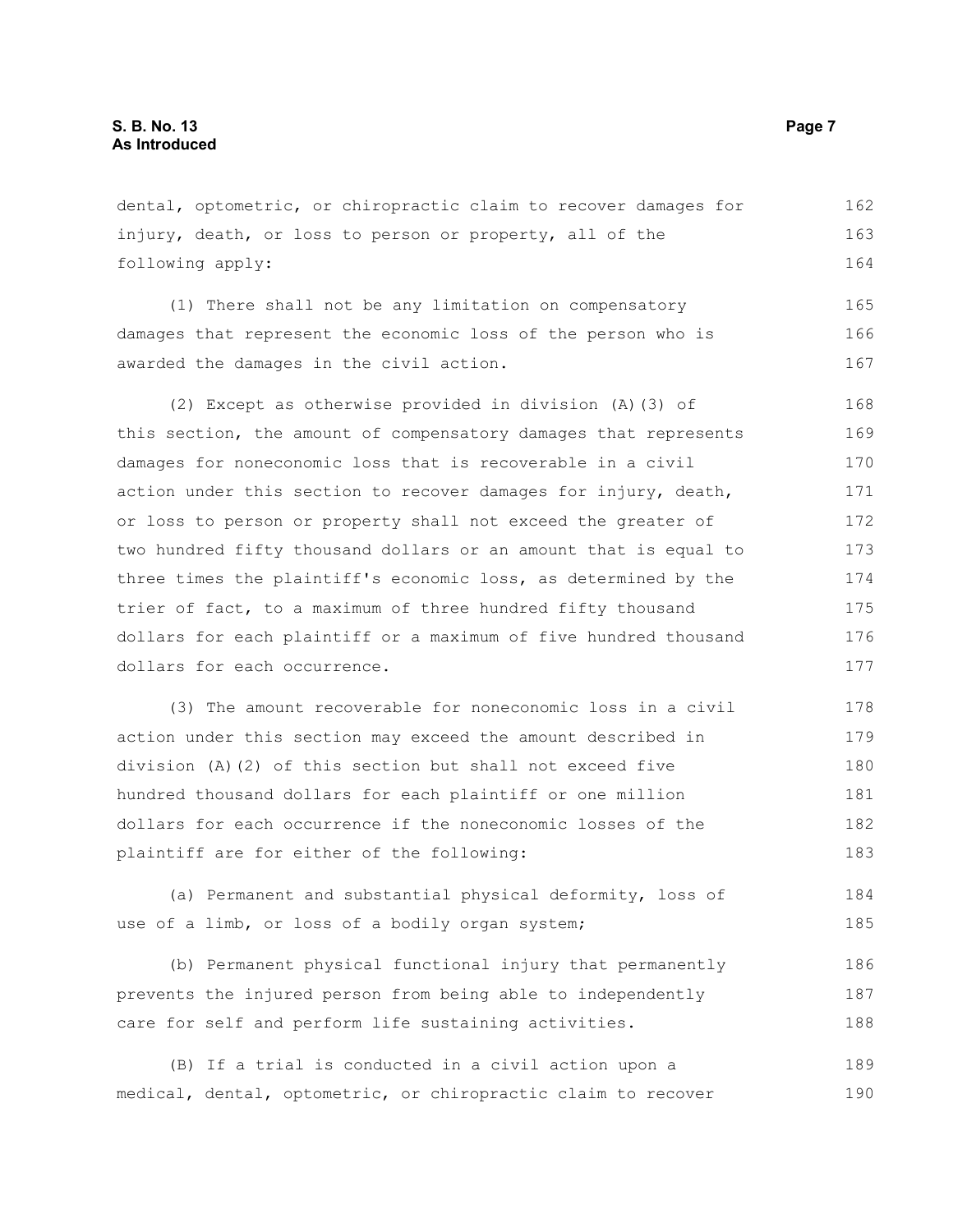damages for injury, death, or loss to person or property and a plaintiff prevails with respect to that claim, the court in a nonjury trial shall make findings of fact, and the jury in a jury trial shall return a general verdict accompanied by answers to interrogatories, that shall specify all of the following: 191 192 193 194 195

(1) The total compensatory damages recoverable by the plaintiff; 196 197

(2) The portion of the total compensatory damages that represents damages for economic loss;

(3) The portion of the total compensatory damages that represents damages for noneconomic loss. 200 201

(C)(1) After the trier of fact in a civil action upon a medical, dental, optometric, or chiropractic claim to recover damages for injury, death, or loss to person or property complies with division (B) of this section, the court shall enter a judgment in favor of the plaintiff for compensatory damages for economic loss in the amount determined pursuant to division (B)(2) of this section, and, subject to division (D)(1) of this section, the court shall enter a judgment in favor of the plaintiff for compensatory damages for noneconomic loss. In no event shall a judgment for compensatory damages for noneconomic loss exceed the maximum recoverable amount that represents damages for noneconomic loss as provided in divisions (A)(2) and (3) of this section. Division (A) of this section shall be applied in a jury trial only after the jury has made its factual findings and determination as to the damages. 202 203 204 205 206 207 208 209 210 211 212 213 214 215 216

(2) Prior to the trial in the civil action, any party may seek summary judgment with respect to the nature of the alleged injury or loss to person or property, seeking a determination of 217 218 219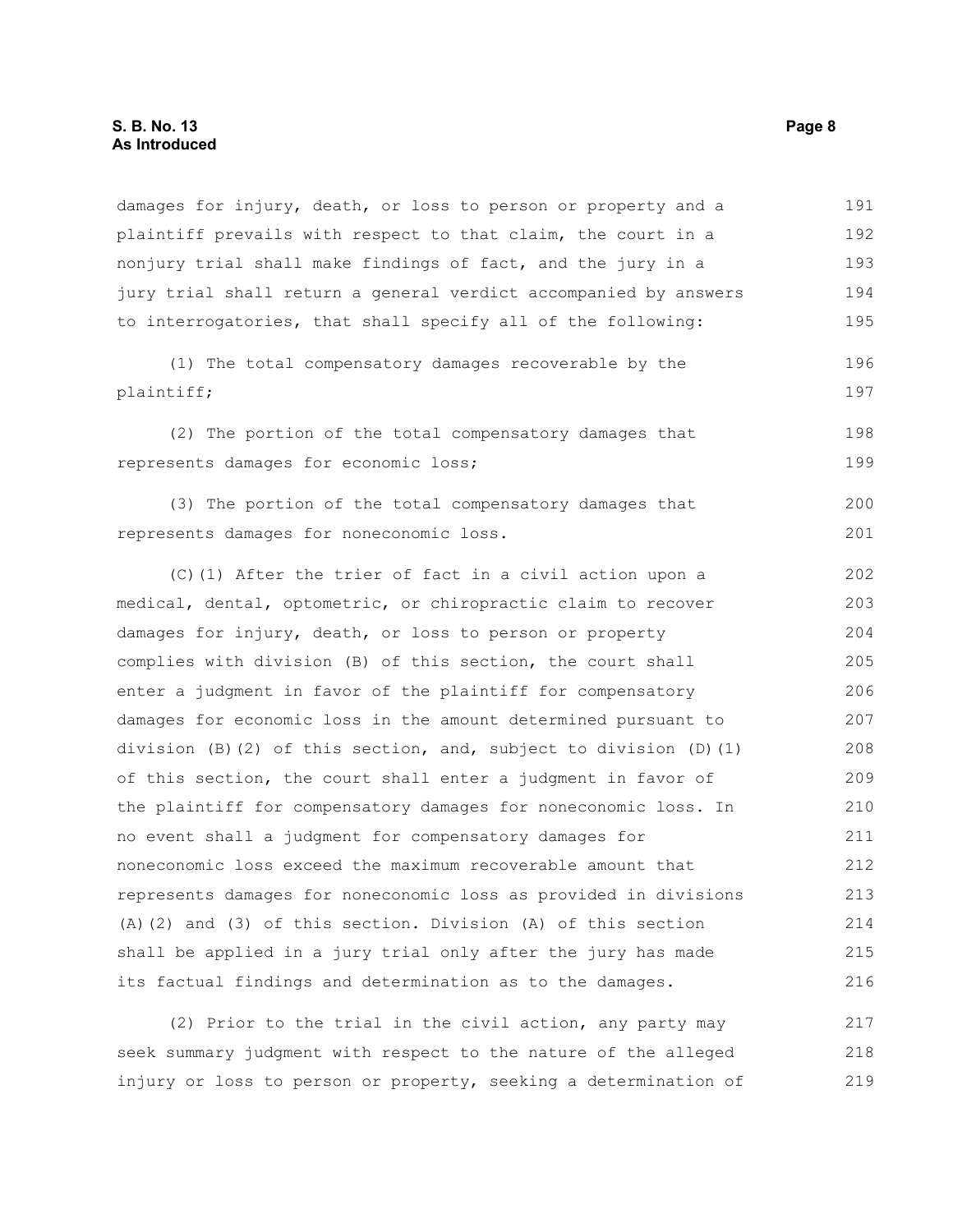the damages as described in division (A)(2) or (3) of this section.

(D)(1) A court of common pleas has no jurisdiction to enter judgment on an award of compensatory damages for noneconomic loss in excess of the limits set forth in this section. 222 223 224 225

(2) If the trier of fact is a jury, the court shall not instruct the jury with respect to the limit on compensatory damages for noneconomic loss described in divisions (A)(2) and (3) of this section, and neither counsel for any party nor a witness shall inform the jury or potential jurors of that limit. 226 227 228 229 230

(E) Any excess amount of compensatory damages for noneconomic loss that is greater than the applicable amount specified in division (A)(2) or (3) of this section shall not be reallocated to any other tortfeasor beyond the amount of compensatory damages that that tortfeasor would otherwise be responsible for under the laws of this state. 231 232 233 234 235 236

(F)(1) If pursuant to a contingency fee agreement between an attorney and a plaintiff in a civil action upon a medical claim, dental claim, optometric claim, or chiropractic claim, the amount of the attorney's fees exceed the applicable amount of the limits on compensatory damages for noneconomic loss as provided in division (A)(2) or (3) of this section, the attorney shall make an application in the probate court of the county in which the civil action was commenced or in which the settlement was entered. The application shall contain a statement of facts, including the amount to be allocated to the settlement of the claim, the amount of the settlement or judgment that represents the compensatory damages for economic loss and noneconomic loss, the relevant provision in the contingency fee agreement, and the 237 238 239 240 241 242 243 244 245 246 247 248 249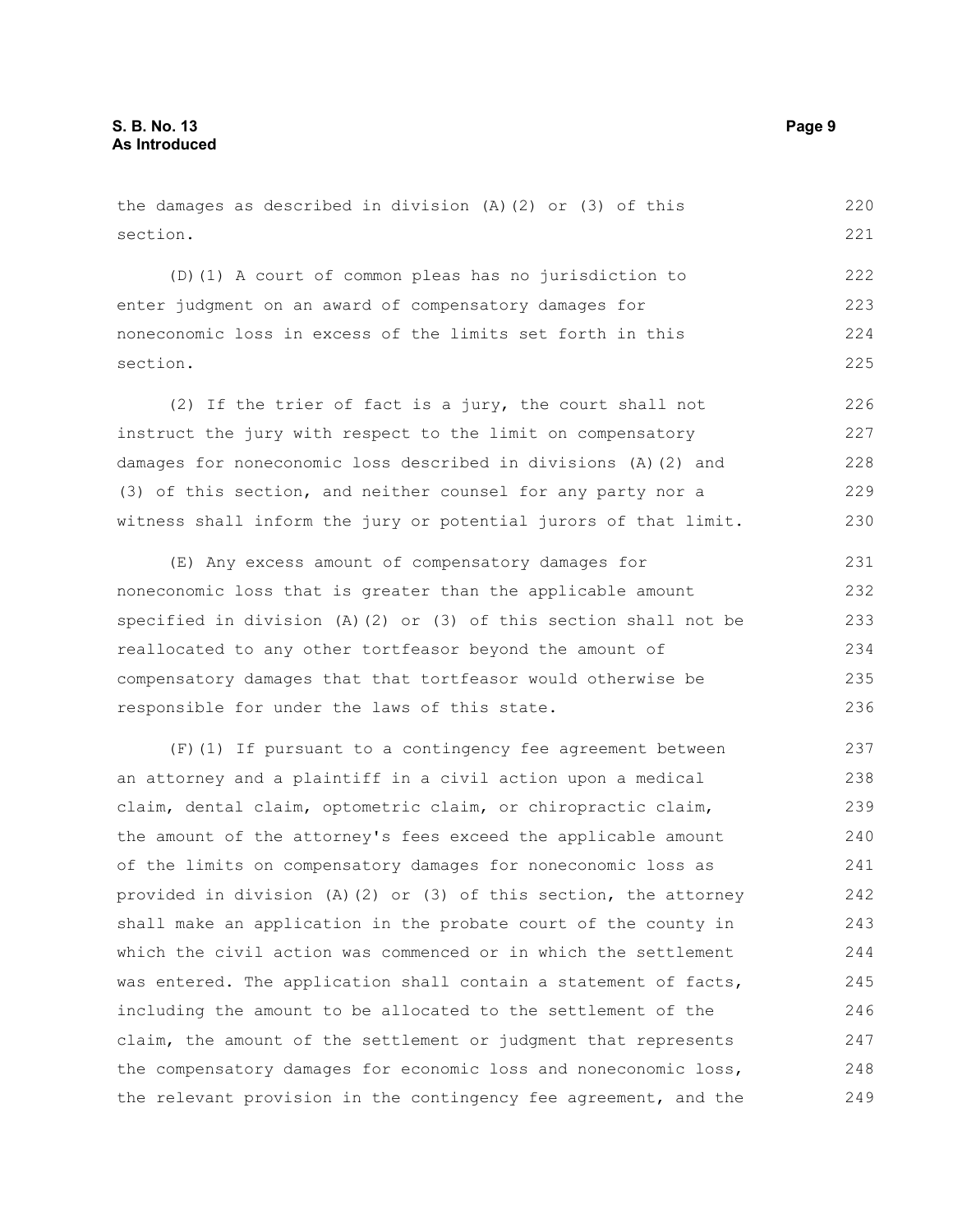dollar amount of the attorney's fees under the contingency fee agreement. The application shall include the proposed distribution of the amount of the judgment or settlement. 250 251 252

(2) The attorney shall give written notice of the hearing and a copy of the application to all interested persons who have not waived notice of the hearing. Notwithstanding the waivers and consents of the interested persons, the probate court shall retain jurisdiction over the settlement, allocation, and distribution of the claim. 253 254 255 256 257 258

(3) The application shall state the arrangements, if any, that have been made with respect to the attorney's fees. The attorney's fees shall be subject to the approval of the probate court. 259 260 261 262

(G) This section does not apply to any of the following: 263

(1) Civil actions upon a medical, dental, optometric, or chiropractic claim that are brought against the state in the court of claims, including, but not limited to, those actions in which a state university or college is a defendant and to which division (B)(3) of section 3345.40 of the Revised Code applies; 264 265 266 267 268

(2) Civil actions upon a medical, dental, optometric, or chiropractic claim that are brought against political subdivisions of this state and that are commenced under or are subject to Chapter 2744. of the Revised Code. Division  $\left(\theta\right)$  (A) (3) of section 2744.05 of the Revised Code applies to recoverable damages in those actions; 269 270 271 272 273 274

(3) Wrongful death actions brought pursuant to Chapter 2125. of the Revised Code. 275 276

(H) As used in this section: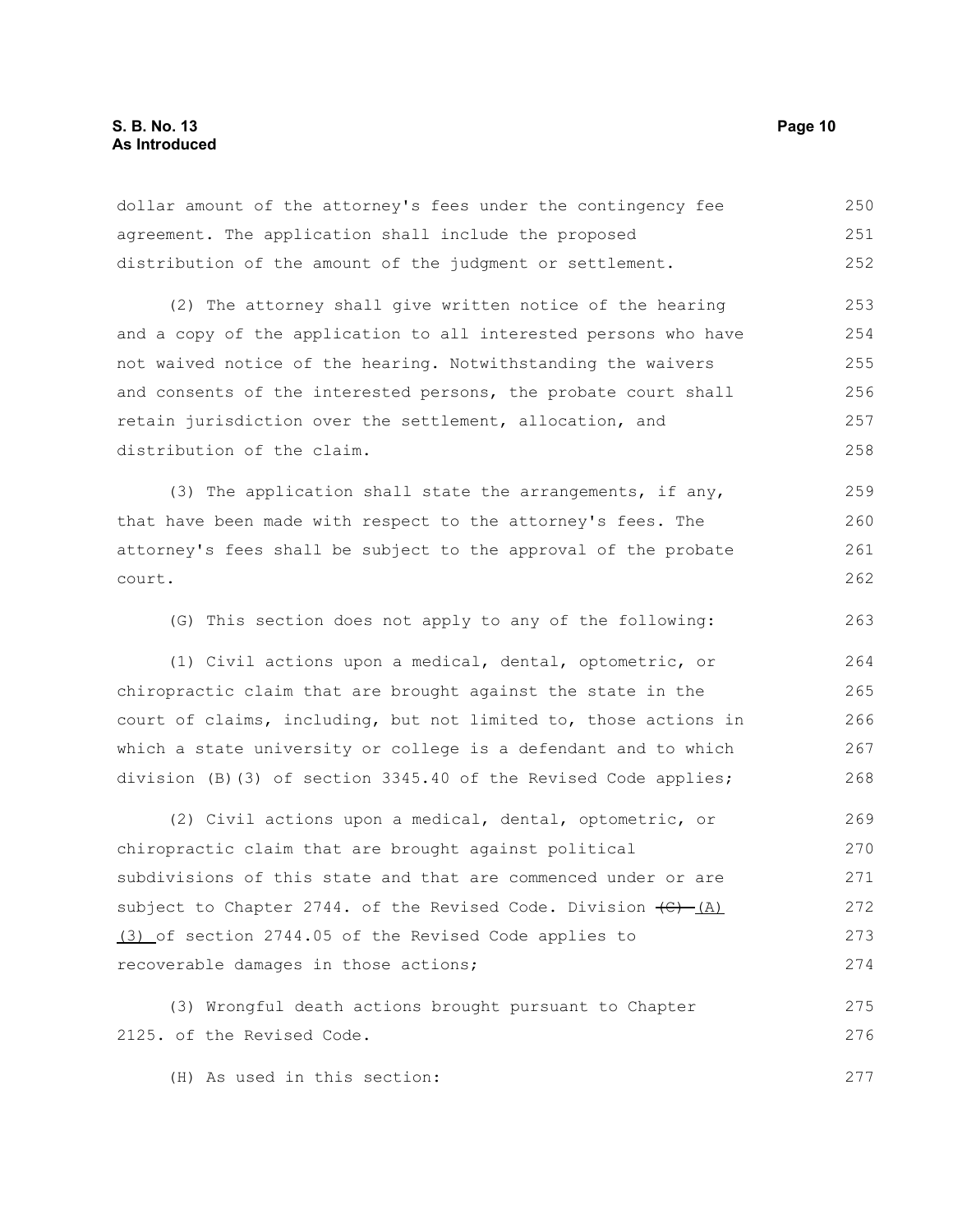(1) "Economic loss" means any of the following types of pecuniary harm: (a) All wages, salaries, or other compensation lost as a result of an injury, death, or loss to person or property that is a subject of a civil action upon a medical, dental, optometric, or chiropractic claim; (b) All expenditures for medical care or treatment, rehabilitation services, or other care, treatment, services, products, or accommodations as a result of an injury, death, or loss to person or property that is a subject of a civil action upon a medical, dental, optometric, or chiropractic claim; (c) Any other expenditures incurred as a result of an injury, death, or loss to person or property that is a subject of a civil action upon a medical, dental, optometric, or chiropractic claim, other than attorney's fees incurred in connection with that action. (2) "Medical claim,dental claim," "optometric claim," and "chiropractic claim" have the same meanings as in section 2305.113 of the Revised Code. (3) "Noneconomic loss" means nonpecuniary harm that results from an injury, death, or loss to person or property that is a subject of a civil action upon a medical, dental, optometric, or chiropractic claim, including, but not limited to, pain and suffering, loss of society, consortium, companionship, care, assistance, attention, protection, advice, guidance, counsel, instruction, training, or education, disfigurement, mental anguish, and any other intangible loss. (4) "Trier of fact" means the jury or, in a nonjury 278 279 280 281 282 283 284 285 286 287 288 289 290 291 292 293 294 295 296 297 298 299 300 301 302 303 304 305

action, the court.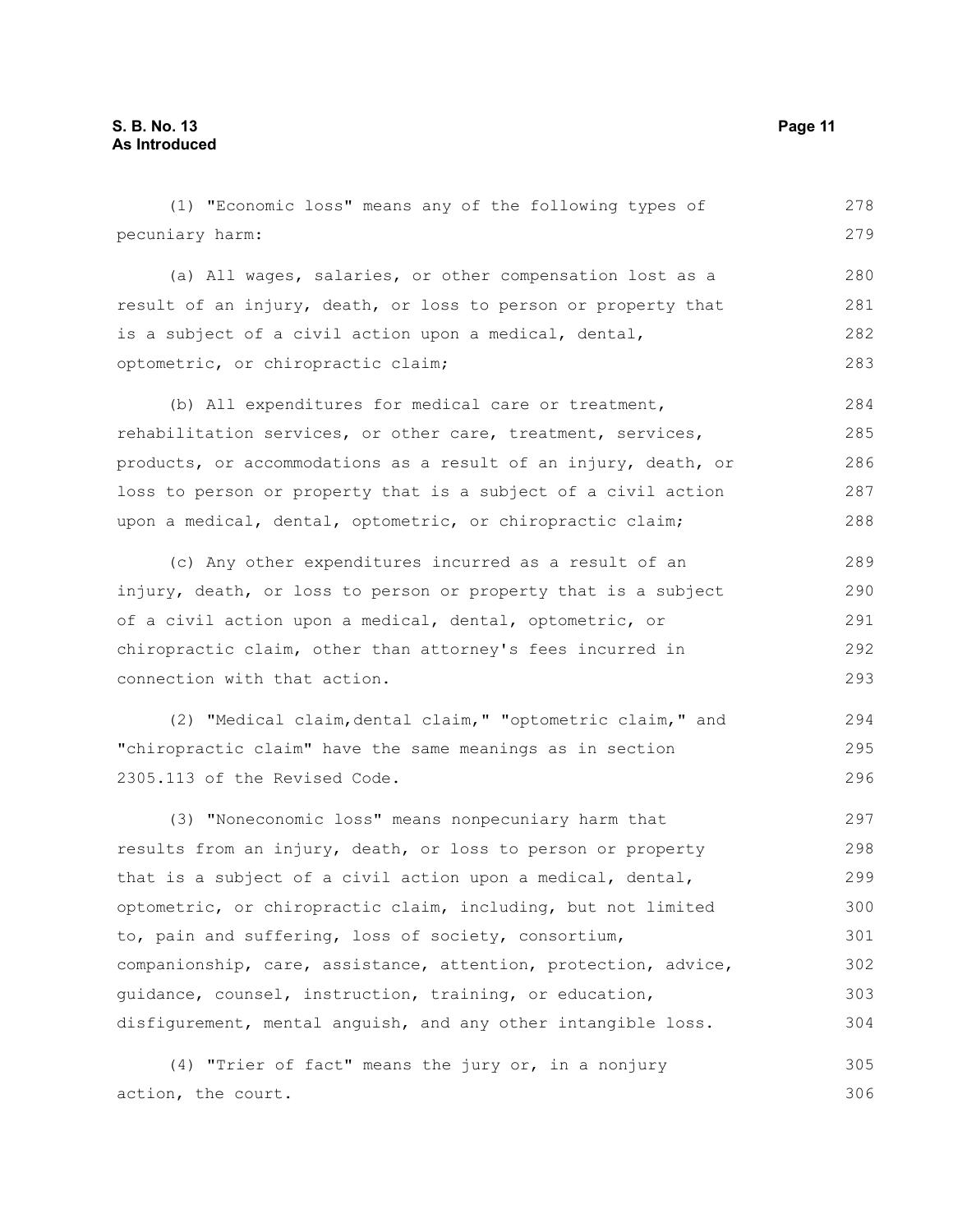| Sec. 2743.021. (A) A person has the right to lawfully            | 307 |
|------------------------------------------------------------------|-----|
| record any incident involving a law enforcement officer and to   | 308 |
| maintain custody and control of that recording and the device    | 309 |
| used to record the recording. A law enforcement officer shall    | 310 |
| not seize a recording or recording device without consent,       | 311 |
| without a search warrant or subpoena, or without a lawful        | 312 |
| exception to the warrant or subpoena requirement.                | 313 |
| (B) (1) If a law enforcement officer seeks to obtain from a      | 314 |
| person a device used to record an incident involving a peace     | 315 |
| officer in order to access the recording as possible evidence in | 316 |
| an investigation, the law enforcement officer shall do all of    | 317 |
| the following:                                                   | 318 |
| (a) Advise the person of the law enforcement officer's           | 319 |
| name, badge number or other identifying number, and the          | 320 |
| officer's law enforcement agency;                                | 321 |
| (b) Identify the lawful reason for which the information         | 322 |
| is requested;                                                    | 323 |
| (c) If practicable under the circumstances, inquire              | 324 |
| whether the person will voluntarily provide the law enforcement  | 325 |
| officer with a copy of the specific recording that is relevant   | 326 |
| to the investigation either by voluntarily providing the device  | 327 |
| to the law enforcement officer or immediately electronically     | 328 |
| transferring the information to the law enforcement officer or   | 329 |
| the law enforcement officer's law enforcement agency. If the     | 330 |
| person immediately electronically transfers the information to   | 331 |
| the law enforcement officer or the law enforcement officer's law | 332 |
| enforcement agency, the person shall retain possession of the    | 333 |
| device, the recording, and all personal nonevidentiary private   | 334 |
| information and recordings contained in the device.              | 335 |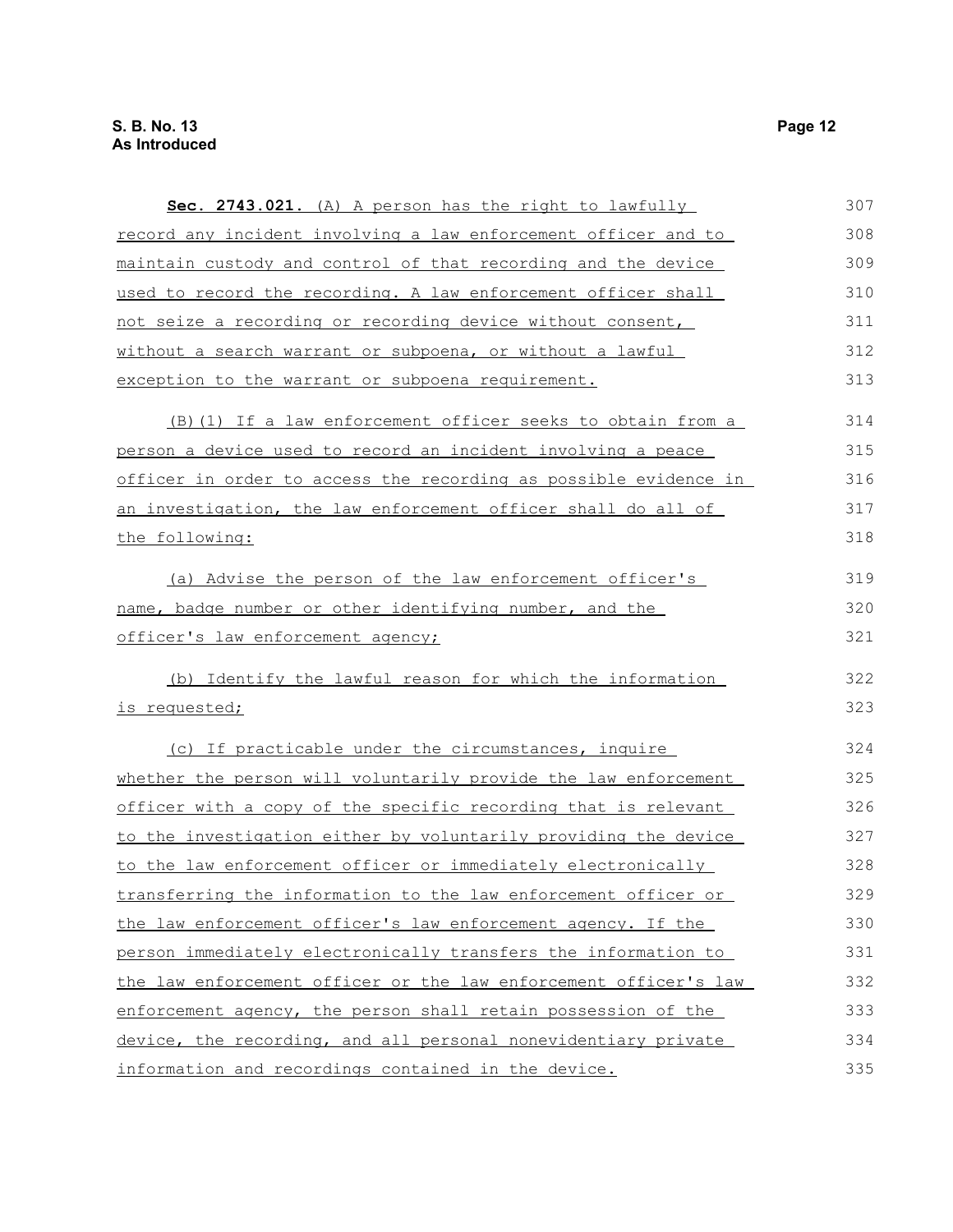| (2) (a) If the person consents voluntarily to the transfer       | 336 |
|------------------------------------------------------------------|-----|
| of the device to the law enforcement officer, the law            | 337 |
| enforcement officer and the officer's law enforcement agency     | 338 |
| shall limit any search of the device to a search for the         | 339 |
| <u>recording that is relevant to the investigation. The law</u>  | 340 |
| enforcement officer or the officer's law enforcement agency      | 341 |
| shall return the device to the person upon the person's request  | 342 |
| with all convenient speed.                                       | 343 |
| (b) If the person consents to the electronic transfer of         | 344 |
| the recording, the electronic transfer shall take place as soon  | 345 |
| as possible and without unnecessary delay.                       | 346 |
| (3) In circumstances in which the immediate electronic           | 347 |
| transfer of the recording is not practicable, or when the person | 348 |
| voluntarily consents to the electronic transfer of the           | 349 |
| evidentiary information or to the seizure of the device after    | 350 |
| having withheld voluntary consent, the law enforcement officer   | 351 |
| may arrange for the transfer or delivery of the information or   | 352 |
| device to the law enforcement officer or the officer's law       | 353 |
| enforcement agency by an alternative means consistent with any   | 354 |
| policies and procedures of the law enforcement agency.           | 355 |
| (C) Notwithstanding division (B) of this section, a law          | 356 |
| enforcement officer has the authority to temporarily seize and   | 357 |
| maintain control over a device that was used to record an        | 358 |
| incident involving a law enforcement officer when exigent        | 359 |
| circumstances exist that the law enforcement officer believes    | 360 |
| that the seizure of the device is necessary to save a life or    | 361 |
| when the law enforcement officer has a reasonable, articulable,  | 362 |
| good-faith belief that the seizure of the device is necessary to | 363 |
| prevent the destruction of the evidentiary recording while a     | 364 |
| search warrant or subpoena for the recording is obtained. The    | 365 |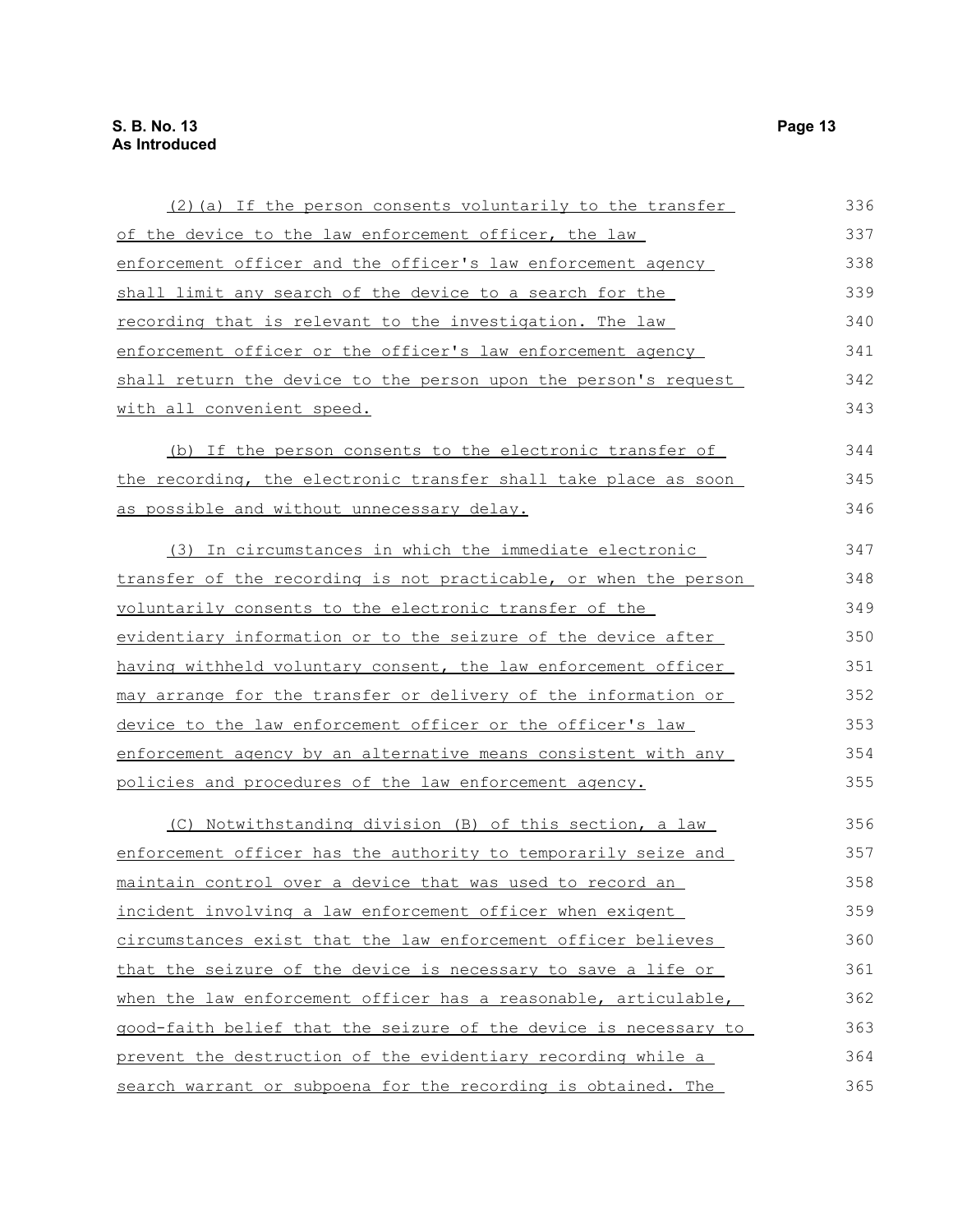| law enforcement officer or the officer's law enforcement agency  | 366 |
|------------------------------------------------------------------|-----|
| shall not maintain control over the device to obtain a search    | 367 |
| warrant or subpoena for the recording for longer than seventy-   | 368 |
| two hours after the device is seized and shall return the device | 369 |
| to the person after obtaining the search warrant or subpoena or  | 370 |
| not later than seventy-two hours after the device is seized.     | 371 |
| (D) The state is liable under sections 2743.01 to 2743.20        | 372 |
| of the Revised Code if a person lawfully records or attempts to  | 373 |
| record an incident involving a law enforcement officer and the   | 374 |
| officer or officer's law enforcement agency does any of the      | 375 |
| following:                                                       | 376 |
| (1) Unlawfully destroys or damages the recording or the          | 377 |
| recording device;                                                | 378 |
| (2) Seizes the recording or recording device without             | 379 |
| permission, without lawful order of the court, or without other  | 380 |
| lawful grounds to seize the recording or recording device;       | 381 |
| (3) Intentionally interferes with the person's lawful            | 382 |
| attempt to record the incident;                                  | 383 |
| (4) Retaliates against the person for recording or               | 384 |
| attempting to record the incident;                               | 385 |
| (5) Refuses to return a recording device that contains a         | 386 |
| recording of the incident within a reasonable time period and    | 387 |
| without legal justification.                                     | 388 |
| (E) If a person's electronic recording was lost, damaged,        | 389 |
| or destroyed as a result of the violation, the person may claim  | 390 |
| five hundred dollars as the value of the electronic recording in | 391 |
| a civil action brought in the court of claims.                   | 392 |
| (F) This section does not apply to devices seized incident       | 393 |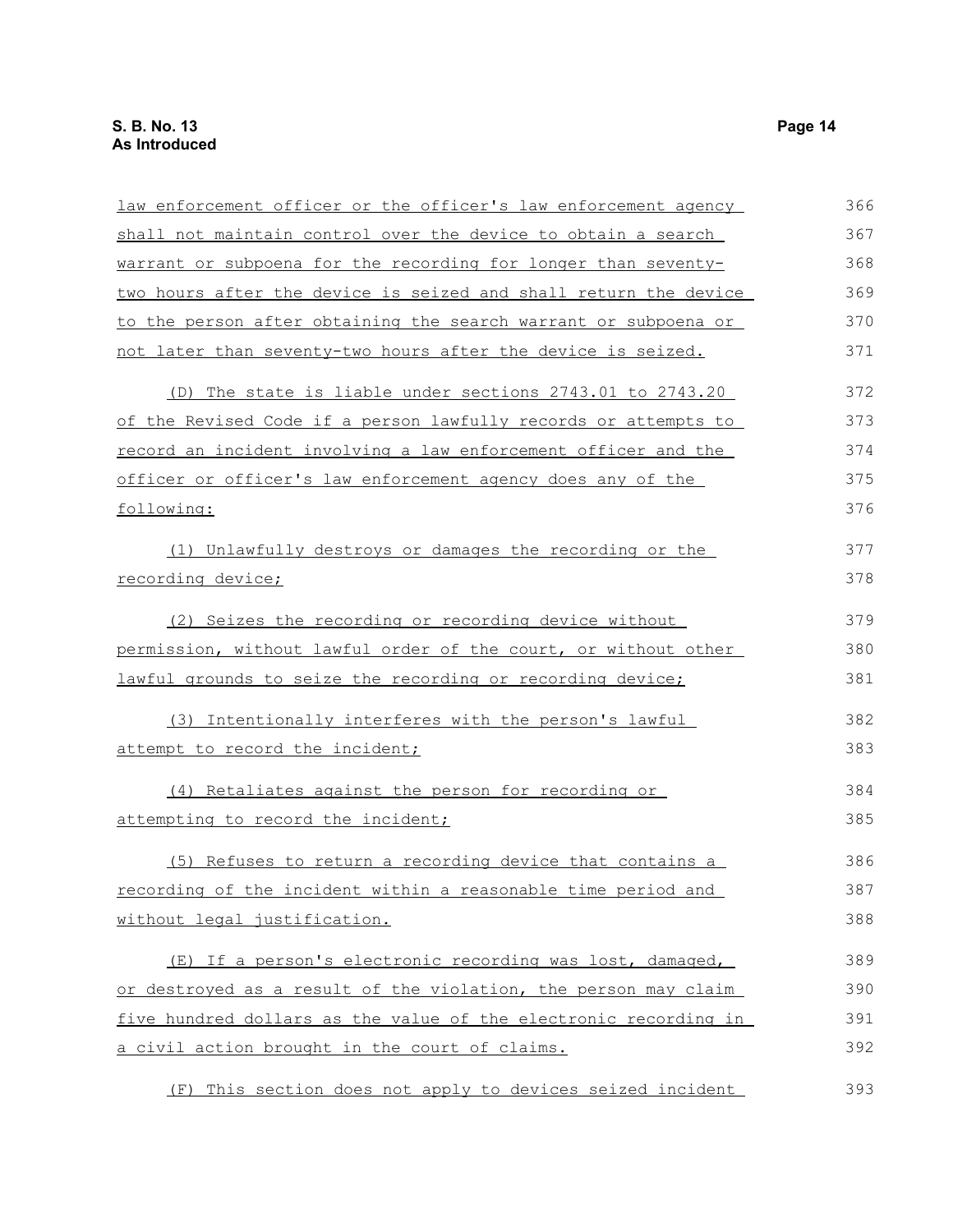| to a person's arrest.                                            | 394 |
|------------------------------------------------------------------|-----|
| (G) Nothing in this section shall be construed to allow a        | 395 |
| person to interfere with a law enforcement officer engaged in    | 396 |
| the lawful performance of the officer's duties.                  | 397 |
| (H) As used in this section:                                     | 398 |
| (1) "Law enforcement officer" means an officer, agent, or        | 399 |
| employee of the state or any department, division, commission,   | 400 |
| board, bureau, or agency of the state upon whom, by statute, a   | 401 |
| duty to conserve the peace or to enforce all or certain laws is  | 402 |
| imposed and the authority to arrest violators is conferred.      | 403 |
| (2) "Officer's law enforcement agency" means the state or        | 404 |
| department, division, commission, board, bureau, or agency of    | 405 |
| the state that employs the law enforcement officer.              | 406 |
| (3) "Retaliate" means threatening or harassing a person          | 407 |
| who recorded or attempted to record an incident involving a law  | 408 |
| enforcement officer, or purposely harming or injuring the person | 409 |
| or the person's property, as retaliation or retribution against  | 410 |
| the person.                                                      | 411 |
| Sec. 2744.02. (A) (1) For the purposes of this chapter, the      | 412 |
| functions of political subdivisions are hereby classified as     | 413 |
| governmental functions and proprietary functions. Except as      | 414 |
| provided in division (B) of this section, a political            | 415 |
| subdivision is not liable in damages in a civil action for       | 416 |
| injury, death, or loss to person or property allegedly caused by | 417 |
| any act or omission of the political subdivision or an employee  | 418 |
| of the political subdivision in connection with a governmental   | 419 |
| or proprietary function.                                         | 420 |
| The defenses and immunities conferred under this<br>(2)          | 421 |

chapter apply in connection with all governmental and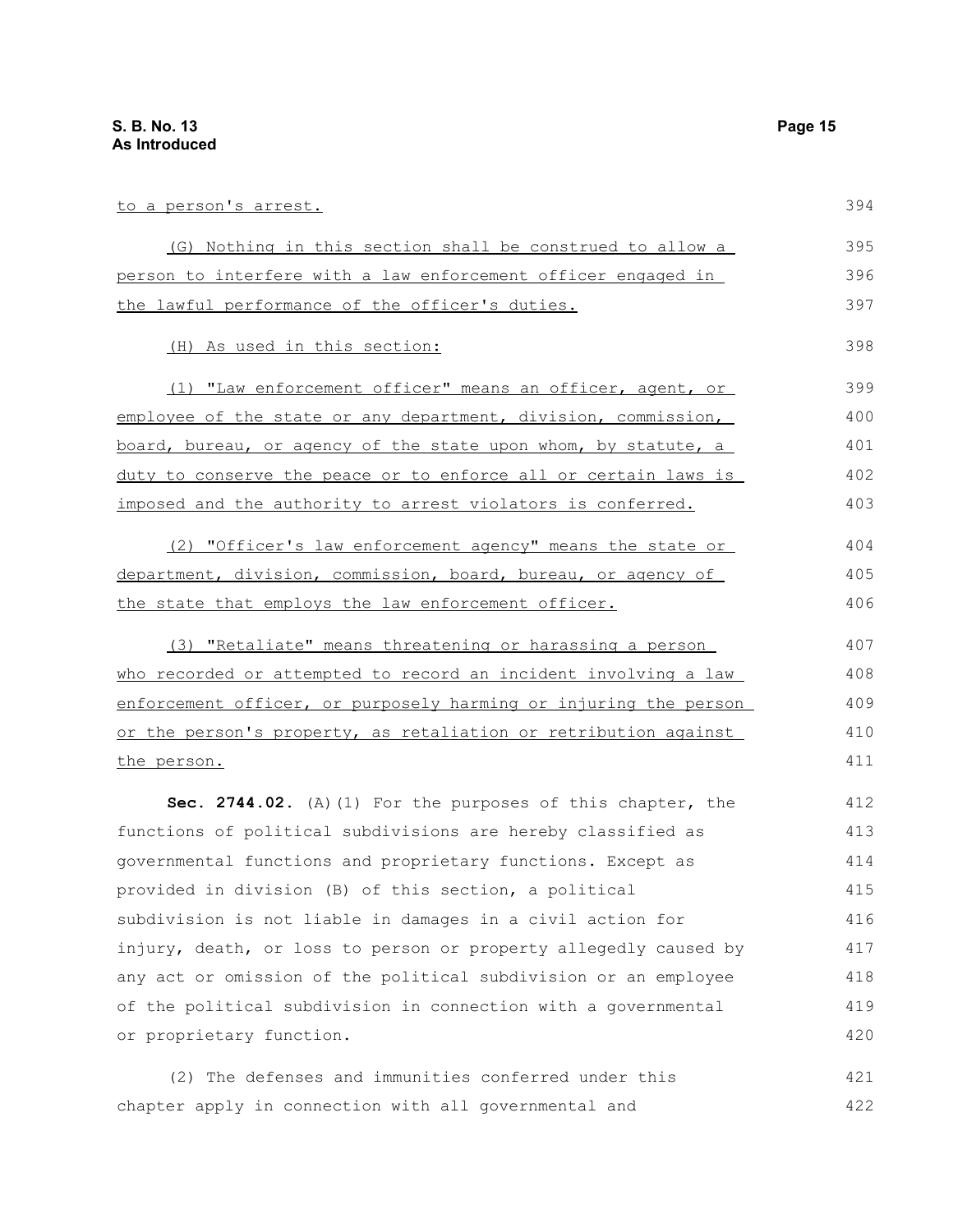proprietary functions performed by a political subdivision and its employees, whether performed on behalf of that political subdivision or on behalf of another political subdivision. 423 424 425

(3) Subject to statutory limitations upon their monetary jurisdiction, the courts of common pleas, the municipal courts, and the county courts have jurisdiction to hear and determine civil actions governed by or brought pursuant to this chapter. 426 427 428 429

(B) Subject to sections 2744.03 and 2744.05 of the Revised Code, a political subdivision is liable in damages in a civil action for injury, death, or loss to person or property allegedly caused by an act or omission of the political subdivision or of any of its employees in connection with a governmental or proprietary function, as follows: 430 431 432 433 434 435

(1) Except as otherwise provided in this division, political subdivisions are liable for injury, death, or loss to person or property caused by the negligent operation of any motor vehicle by their employees when the employees are engaged within the scope of their employment and authority. The following are full defenses to that liability: 436 437 438 439 440 441

(a) A member of a municipal corporation police department or any other police agency was operating a motor vehicle while responding to an emergency call and the operation of the vehicle did not constitute willful or wanton misconduct; 442 443 444 445

(b) A member of a municipal corporation fire department or any other firefighting agency was operating a motor vehicle while engaged in duty at a fire, proceeding toward a place where a fire is in progress or is believed to be in progress, or answering any other emergency alarm and the operation of the vehicle did not constitute willful or wanton misconduct; 446 447 448 449 450 451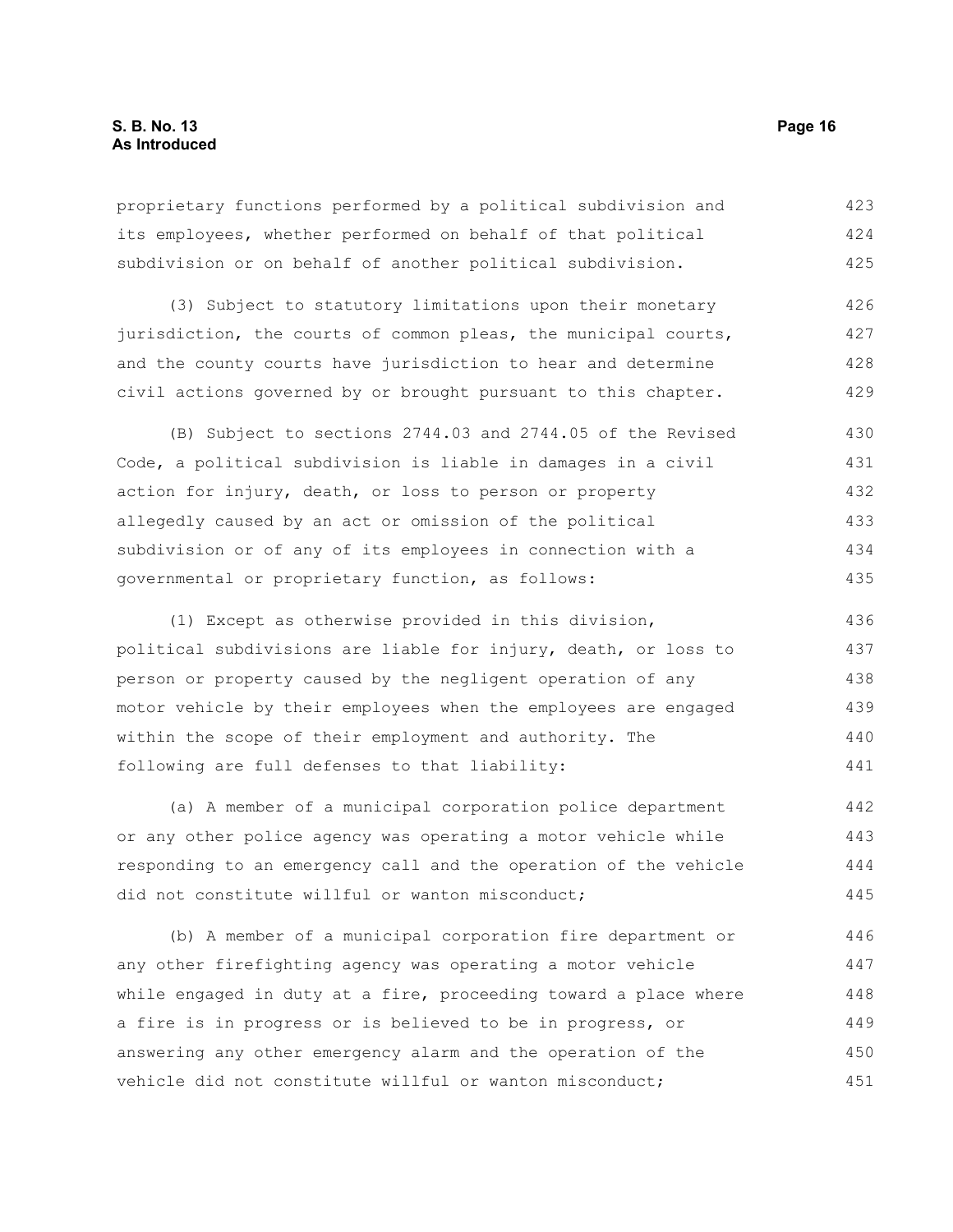#### **S. B. No. 13 Page 17 As Introduced**

(c) A member of an emergency medical service owned or operated by a political subdivision was operating a motor vehicle while responding to or completing a call for emergency medical care or treatment, the member was holding a valid commercial driver's license issued pursuant to Chapter 4506. or a driver's license issued pursuant to Chapter 4507. of the Revised Code, the operation of the vehicle did not constitute willful or wanton misconduct, and the operation complies with the precautions of section 4511.03 of the Revised Code. 452 453 454 455 456 457 458 459 460

(2) Except as otherwise provided in sections 3314.07 and 3746.24 of the Revised Code, political subdivisions are liable for injury, death, or loss to person or property caused by the negligent performance of acts by their employees with respect to proprietary functions of the political subdivisions. 461 462 463 464 465

(3) Except as otherwise provided in section 3746.24 of the Revised Code, political subdivisions are liable for injury, death, or loss to person or property caused by their negligent failure to keep public roads in repair and other negligent failure to remove obstructions from public roads, except that it is a full defense to that liability, when a bridge within a municipal corporation is involved, that the municipal corporation does not have the responsibility for maintaining or inspecting the bridge. 466 467 468 469 470 471 472 473 474

(4) Except as otherwise provided in section 3746.24 of the Revised Code, political subdivisions are liable for injury, death, or loss to person or property that is caused by the negligence of their employees and that occurs within or on the grounds of, and is due to physical defects within or on the grounds of, buildings that are used in connection with the performance of a governmental function, including, but not 475 476 477 478 479 480 481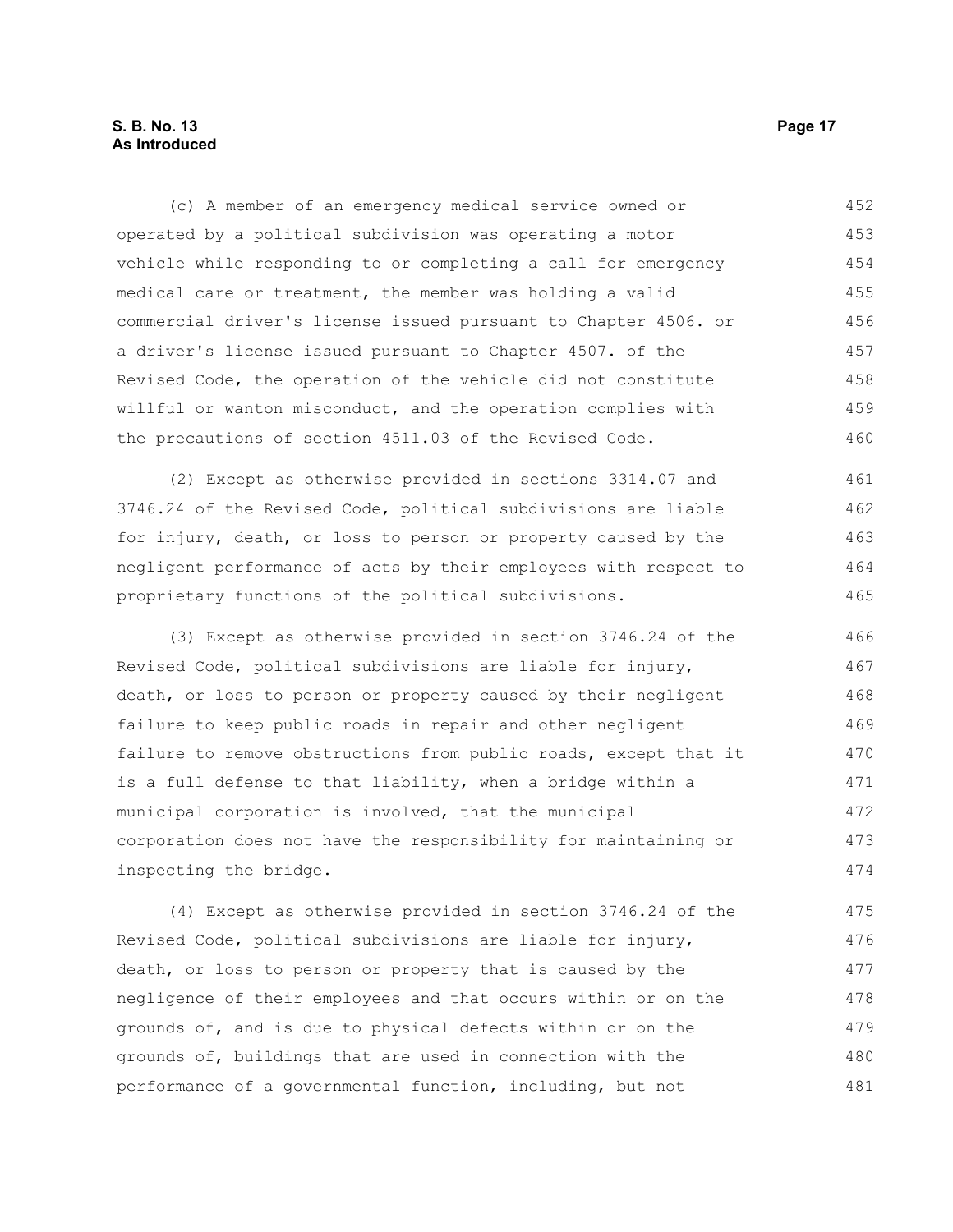limited to, office buildings and courthouses, but not including jails, places of juvenile detention, workhouses, or any other detention facility, as defined in section 2921.01 of the Revised Code. 482 483 484 485

(5) In addition to the circumstances described in divisions (B)(1) to (4) of this section, a political subdivision is liable for injury, death, or loss to person or property when civil liability is expressly imposed upon the political subdivision by a section of the Revised Code, including, but not limited to, sections 2743.02, 2744.022, and 5591.37 of the Revised Code. Civil liability shall not be construed to exist under another section of the Revised Code merely because that section imposes a responsibility or mandatory duty upon a political subdivision, because that section provides for a criminal penalty, because of a general authorization in that section that a political subdivision may sue and be sued, or because that section uses the term "shall" in a provision pertaining to a political subdivision. 486 487 488 489 490 491 492 493 494 495 496 497 498 499

(C) An order that denies a political subdivision or an employee of a political subdivision the benefit of an alleged immunity from liability as provided in this chapter or any other provision of the law is a final order. 500 501 502 503

 **Sec. 2744.021.** (A) A person has the right to lawfully record any incident involving a law enforcement officer and to maintain custody and control of that recording and the device used to record the recording. A law enforcement officer shall not seize a recording or recording device without consent, without a search warrant or subpoena, or without a lawful exception to the warrant or subpoena requirement. 504 505 506 507 508 509 510

(B)(1) If a law enforcement officer seeks to obtain from a 511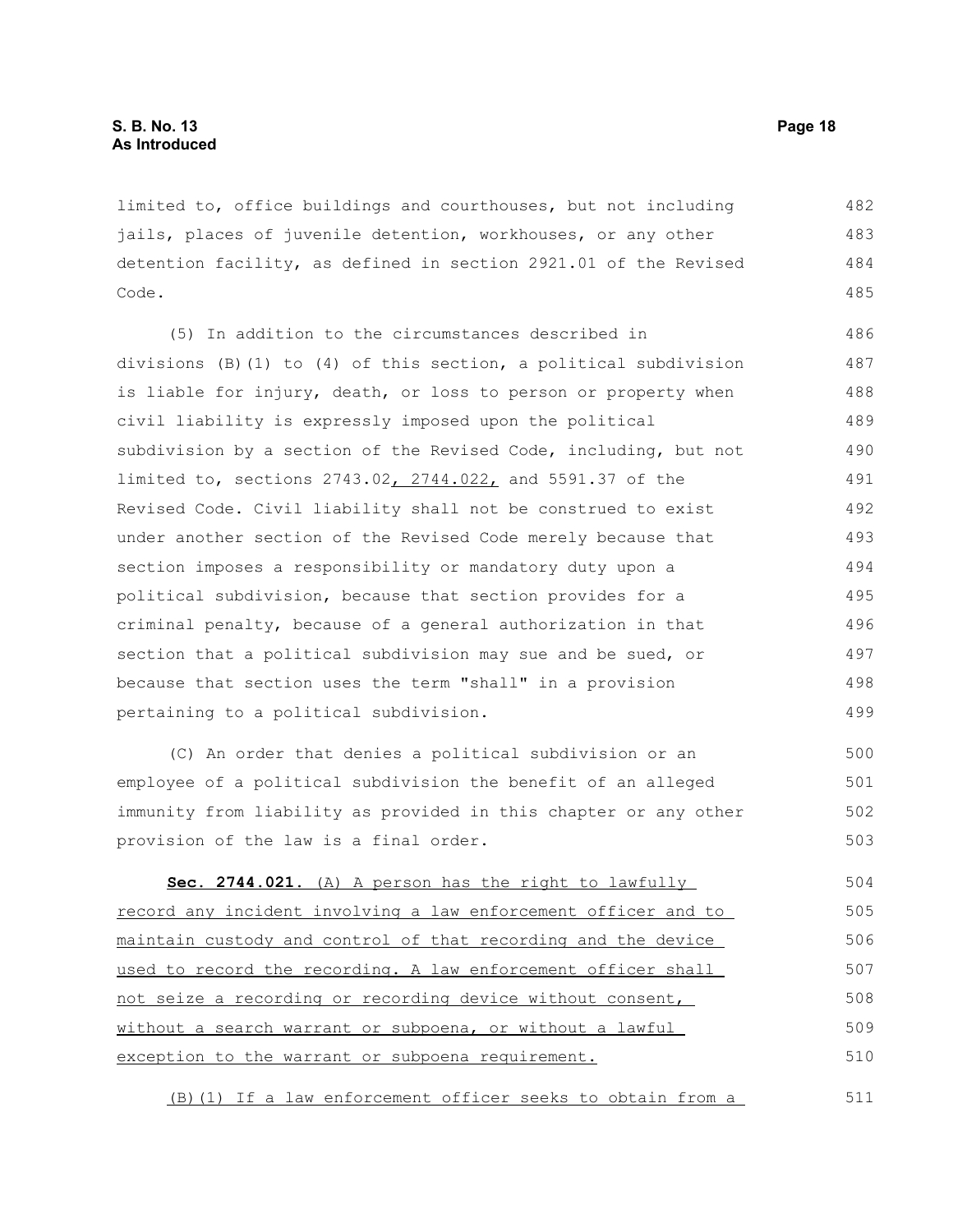| person a device used to record an incident involving a peace          | 512 |
|-----------------------------------------------------------------------|-----|
| officer in order to access the recording as possible evidence in      | 513 |
| an investigation, the law enforcement officer shall do all of         | 514 |
| the following:                                                        | 515 |
| (a) Advise the person of the law enforcement officer's                | 516 |
| name, badge number or other identifying number, and the               | 517 |
| officer's employing law enforcement agency;                           | 518 |
| (b) Identify the lawful reason for which the information              | 519 |
| is requested;                                                         | 520 |
| (c) If practicable under the circumstances, inquire                   | 521 |
| whether the person will voluntarily provide the law enforcement       | 522 |
| <u>officer with a copy of the specific recording that is relevant</u> | 523 |
| to the investigation either by voluntarily providing the device       | 524 |
| to the law enforcement officer or immediately electronically          | 525 |
| transferring the information to the law enforcement officer or        | 526 |
| the officer's employing law enforcement agency. If the person         | 527 |
| immediately electronically transfers the information to the law       | 528 |
| enforcement officer or the officer's employing law enforcement        | 529 |
| agency, the person shall retain possession of the device, the         | 530 |
| recording, and all personal nonevidentiary private information        | 531 |
| and recordings contained in the device.                               | 532 |
| (2) (a) If the person consents voluntarily to the transfer            | 533 |
| of the device to the law enforcement officer, the law                 | 534 |
| enforcement officer and the officer's employing law enforcement       | 535 |
| agency shall limit any search of the device to a search for the       | 536 |
| recording that is relevant to the investigation. The law              | 537 |
| enforcement officer or the officer's employing law enforcement        | 538 |
| agency shall return the device to the person upon the person's        | 539 |
| request with all convenient speed.                                    | 540 |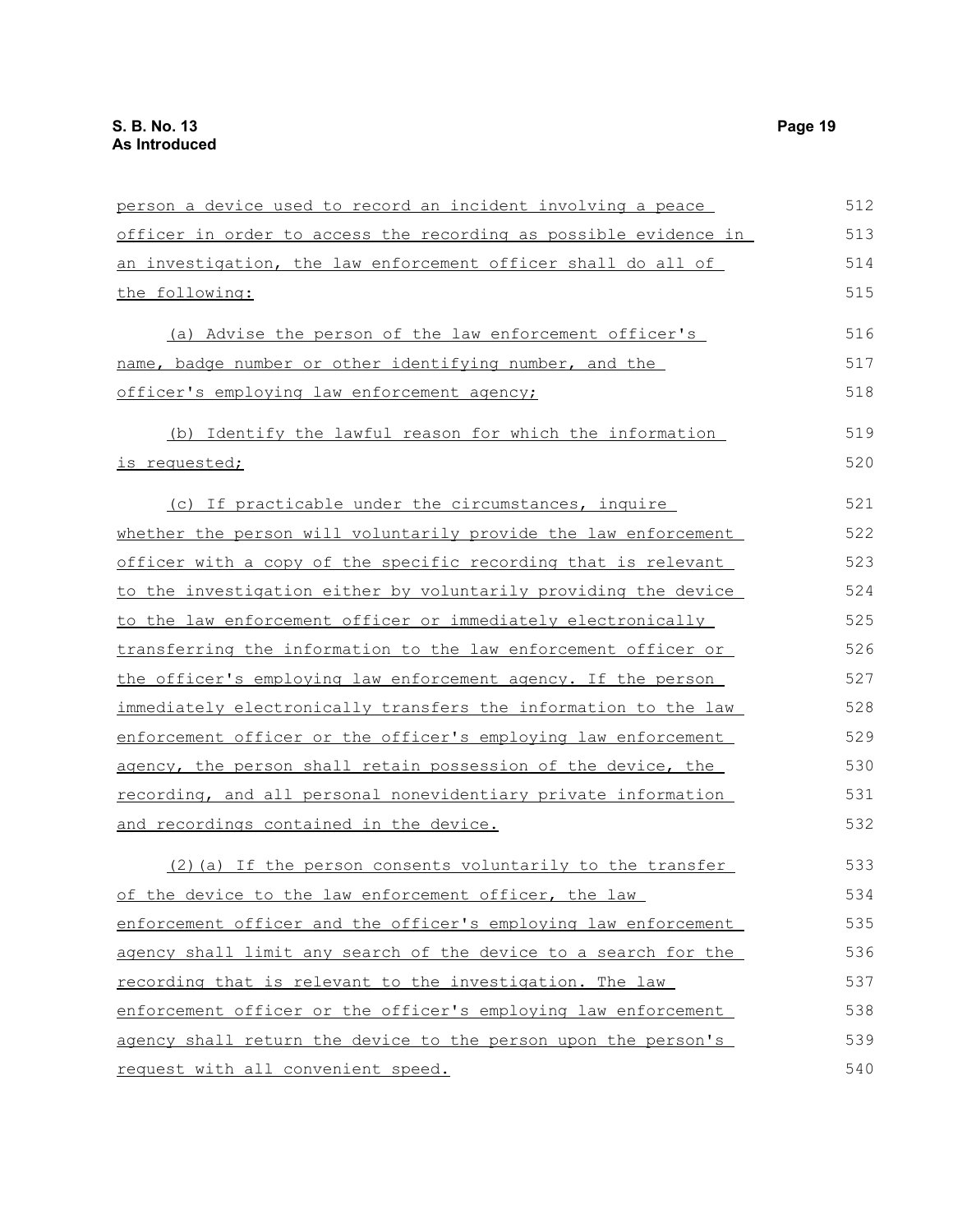| (b) If the person consents to an electronic transfer of          | 541 |
|------------------------------------------------------------------|-----|
| the recording, the electronic transfer shall take place as soon  | 542 |
| as possible and without unnecessary delay.                       | 543 |
| (3) In circumstances when the immediate electronic               | 544 |
| transfer of the recording is not practicable, or when the person | 545 |
| voluntarily consents to the electronic transfer of the           | 546 |
| evidentiary information or to the seizure of the device after    | 547 |
| having withheld voluntary consent, the law enforcement officer   | 548 |
| may arrange for the transfer or delivery of the information or   | 549 |
| device to the law enforcement officer or the officer's employing | 550 |
| law enforcement agency by an alternative means consistent with   | 551 |
| any policies and procedures of the law enforcement agency.       | 552 |
| (C) Notwithstanding division (B) of this section, a law          | 553 |
| enforcement officer has the authority to temporarily seize and   | 554 |
| maintain control over a device that was used to record an        | 555 |
| <u>incident involving a law enforcement officer when exigent</u> | 556 |
| circumstances exist that the law enforcement officer believes    | 557 |
| that the seizure of the device is necessary to save a life or    | 558 |
| when the law enforcement officer has a reasonable, articulable,  | 559 |
| good-faith belief that the seizure of the device is necessary to | 560 |
| prevent the destruction of the evidentiary recording while a     | 561 |
| search warrant or subpoena for the recording is obtained. The    | 562 |
| law enforcement officer or the officer's employing law           | 563 |
| enforcement agency shall not maintain control over the device to | 564 |
| obtain a search warrant or subpoena for the recording for longer | 565 |
| than seventy-two hours after the device is seized.               | 566 |
| (D) A person has a right of recovery against a law               | 567 |
| enforcement officer's employing law enforcement agency under     | 568 |
| section 2744.022 of the Revised Code if a law enforcement        | 569 |
| officer violates any provision of this section.                  | 570 |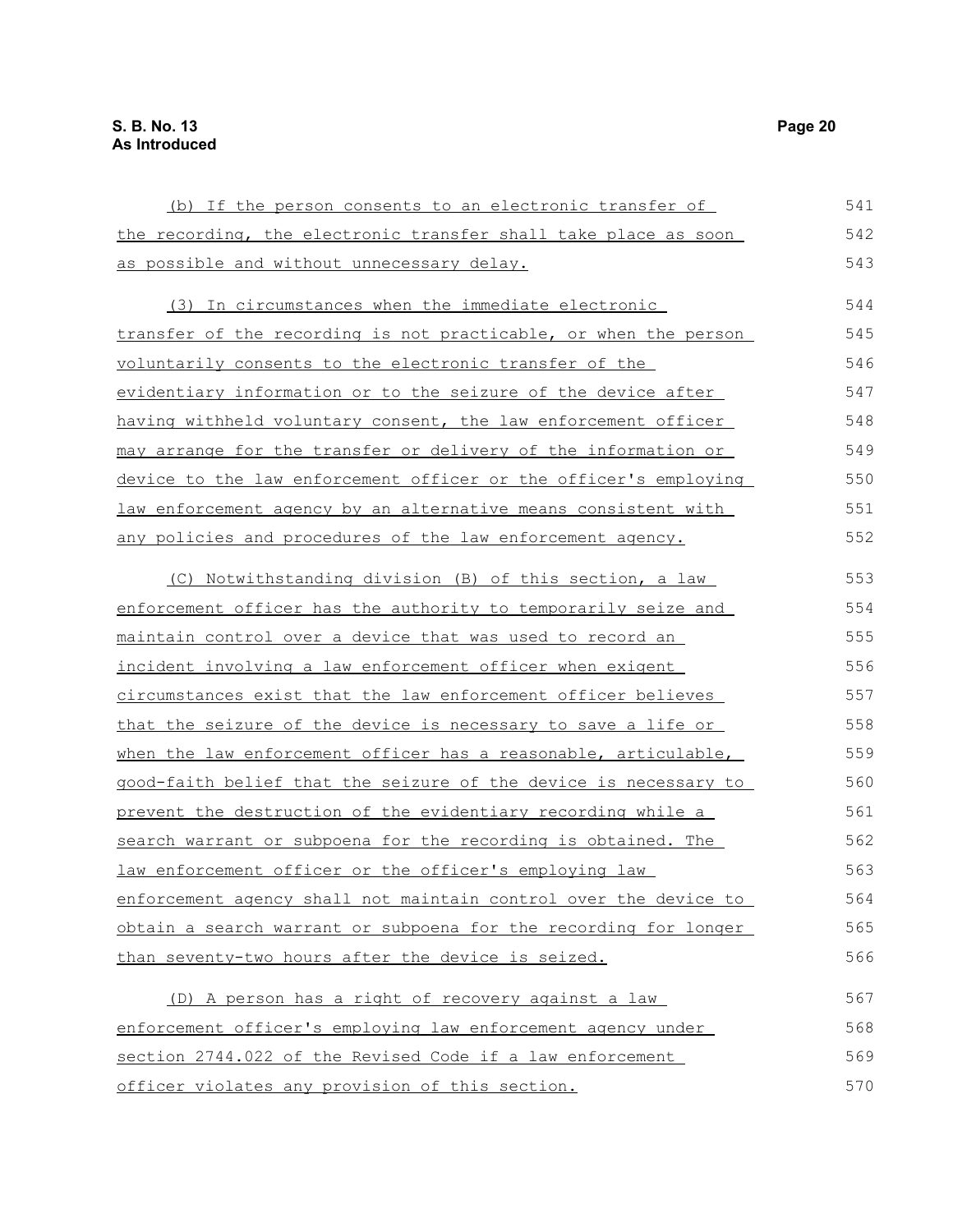| (E) This section does not apply to devices seized incident       | 571 |
|------------------------------------------------------------------|-----|
| to a person's arrest.                                            | 572 |
| (F) Nothing in this section shall be construed to allow a        | 573 |
| person to interfere with a law enforcement officer engaged in    | 574 |
| the lawful performance of the officer's duties.                  | 575 |
| (G) As used in the section, "law enforcement officer"            | 576 |
| means a sheriff, deputy sheriff, constable, police officer of a  | 577 |
| township or joint police district, marshal, deputy marshal, or   | 578 |
| municipal police officer.                                        | 579 |
| Sec. 2744.022. (A) Notwithstanding any other remedies, a         | 580 |
| person has a right of recovery against a law enforcement         | 581 |
| officer's employing law enforcement agency if a person lawfully  | 582 |
| records or attempts to record an incident involving a law        | 583 |
| enforcement officer and the officer does any of the following:   | 584 |
| (1) Unlawfully destroys or damages the recording or the          | 585 |
| recording device;                                                | 586 |
| (2) Seizes the recording or recording device without             | 587 |
| permission, without lawful order of the court, or without other  | 588 |
| lawful grounds to seize the recording or recording device;       | 589 |
| (3) Intentionally interferes with the person's lawful            | 590 |
| attempt to record the incident;                                  | 591 |
| (4) Retaliates against the person for recording or               | 592 |
| attempting to record the incident;                               | 593 |
| (5) Refuses to return a recording device that contains a         | 594 |
| recording of the incident within a reasonable time period and    | 595 |
| without legal justification.                                     | 596 |
| (B) If a law enforcement officer engages in any of the           | 597 |
| conduct described in division (A) of this section, the aggrieved | 598 |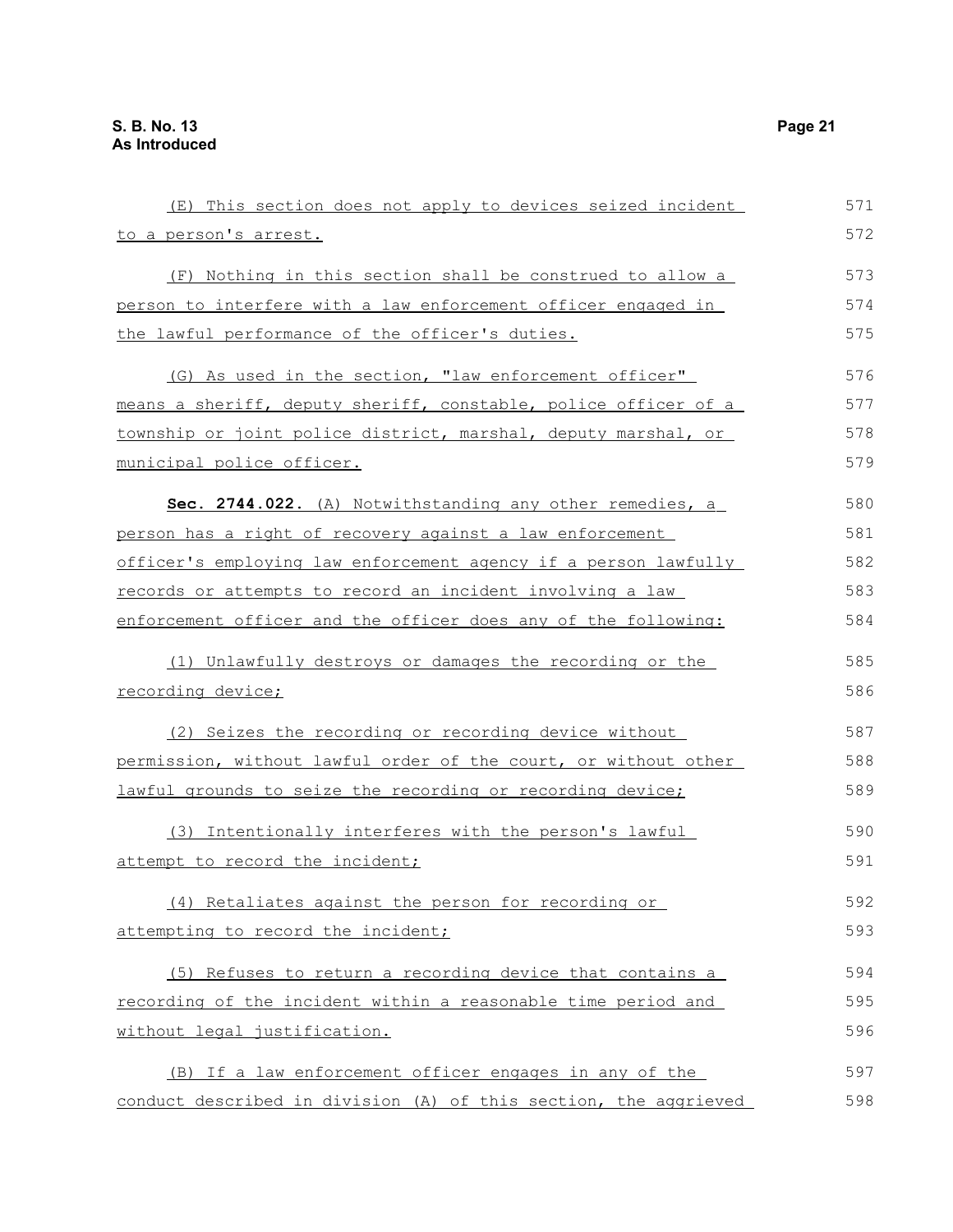| person may submit a written request to the officer's employing   | 599 |
|------------------------------------------------------------------|-----|
| law enforcement agency asking the law enforcement agency to pay  | 600 |
| for the damage to the person's property with an affidavit        | 601 |
| setting forth the facts of the incident, the damage done to the  | 602 |
| person's property, and a verifiable estimate of the replacement  | 603 |
| cost for any damaged or destroyed recording device. If a         | 604 |
| recording was damaged or destroyed, the person may claim five    | 605 |
| hundred dollars as the value of the recording. Upon its receipt  | 606 |
| of the request and affidavit, the law enforcement agency shall   | 607 |
| have thirty days to either pay the person the amount requested   | 608 |
| in the affidavit or issue a denial of the request in writing.    | 609 |
| (C)(1) If the law enforcement agency denies a person's           | 610 |
| request for damages under division (B) of this section and the   | 611 |
| person disagrees with the law enforcement agency's denial of the | 612 |
| request, the person may bring a civil action against the law     | 613 |
| enforcement officer's employing law enforcement agency for       | 614 |
| actual damages, including the replacement value of the device,   | 615 |
| the amount of five hundred dollars for any damaged or destroyed  | 616 |
| recording, and any costs and fees associated with the filing of  | 617 |
| the civil action. The court may order punitive damages of up to  | 618 |
| fifteen thousand dollars and award attorney fees to the claimant | 619 |
| if the court finds that the law enforcement agency's denial of   | 620 |
| the claimant's request for damages under division (B) of this    | 621 |
| section was made in bad faith.                                   | 622 |
| (2) If the court finds that a civil action brought under         | 623 |
| division (C)(1) of this section is frivolous and without merit,  | 624 |
| the court may award the law enforcement agency its reasonable    | 625 |
| costs and attorney fees.                                         | 626 |
| (D) Nothing in this section shall prevent a prosecutor           | 627 |
| from investigating and prosecuting criminal activity committed   | 628 |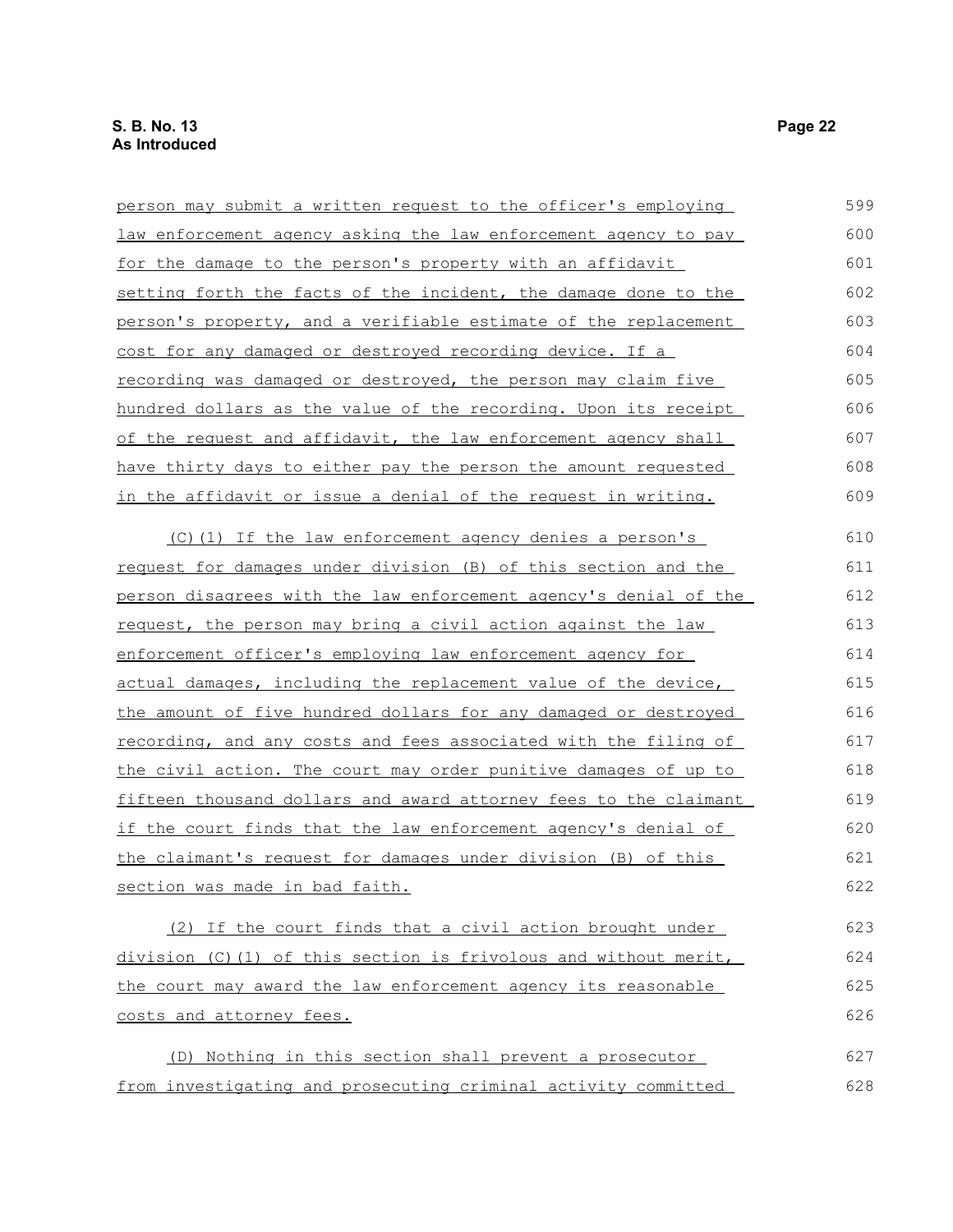including, but not limited to, a violation of section 2921.12 of the Revised Code. (E) As used in this section: (1) "Retaliate" means threatening or harassing a person who recorded or attempted to record an incident involving a law enforcement officer, or purposely harming or injuring the person or the person's property, as retaliation or retribution against the person. (2) "Prosecutor" has the same meaning as in section 2935.01 of the Revised Code. **Sec. 2744.03.** (A) In a civil action brought against a political subdivision or an employee of a political subdivision to recover damages for injury, death, or loss to person or property allegedly caused by any act or omission in connection with a governmental or proprietary function, the following defenses or immunities may be asserted to establish nonliability: (1) The political subdivision is immune from liability if the employee involved was engaged in the performance of a judicial, quasi-judicial, prosecutorial, legislative, or quasilegislative function. (2) The political subdivision is immune from liability if the conduct of the employee involved, other than negligent conduct, that gave rise to the claim of liability was required by law or authorized by law, or if the conduct of the employee involved that gave rise to the claim of liability was necessary or essential to the exercise of powers of the political subdivision or employee. 630 631 632 633 634 635 636 637 638 639 640 641 642 643 644 645 646 647 648 649 650 651 652 653 654 655 656 657

by a law enforcement officer that is related to the incident,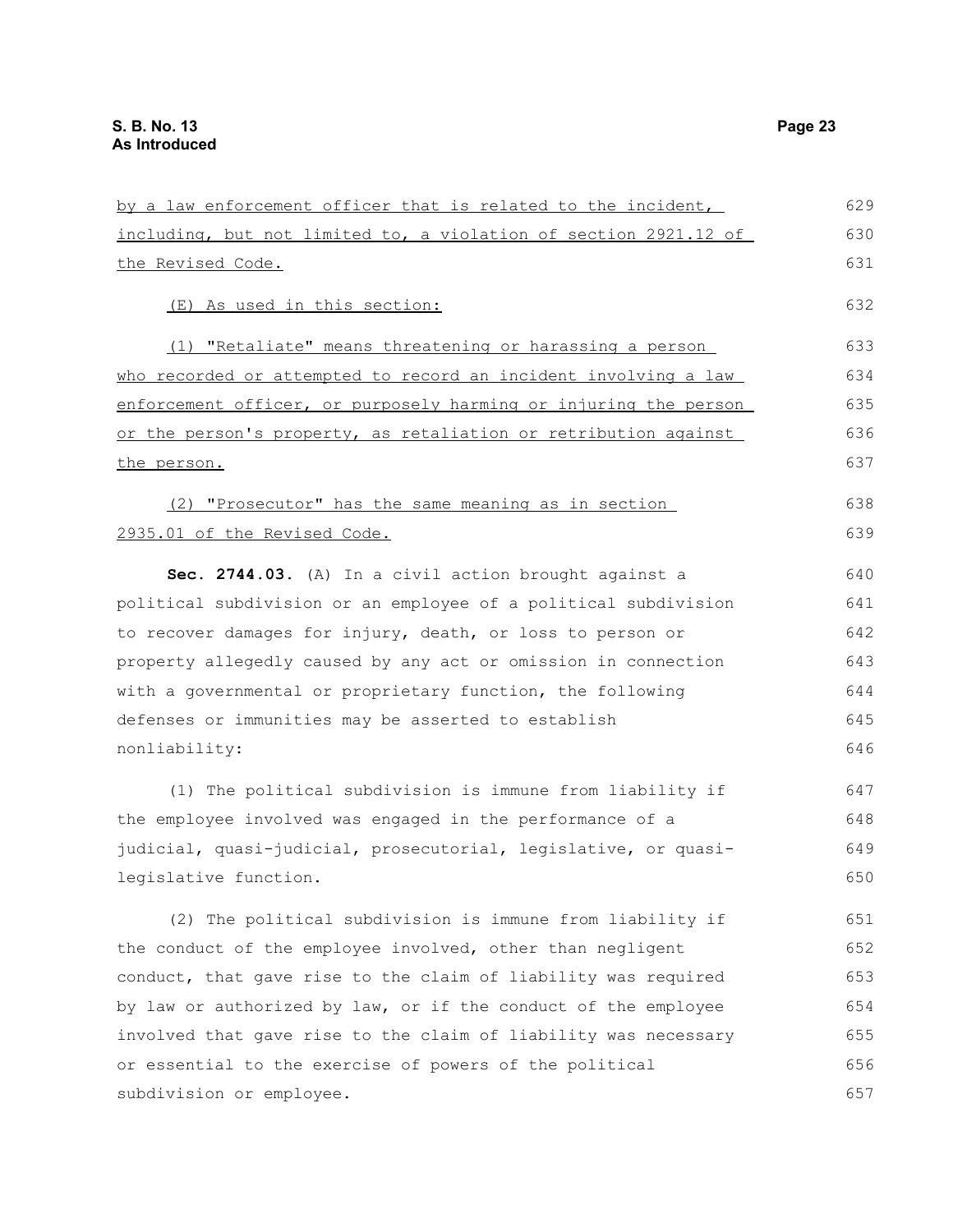#### **S. B. No. 13 Page 24 As Introduced**

(3) The political subdivision is immune from liability if the action or failure to act by the employee involved that gave rise to the claim of liability was within the discretion of the employee with respect to policy-making, planning, or enforcement powers by virtue of the duties and responsibilities of the office or position of the employee. 658 659 660 661 662 663

(4) The political subdivision is immune from liability if the action or failure to act by the political subdivision or employee involved that gave rise to the claim of liability resulted in injury or death to a person who had been convicted of or pleaded guilty to a criminal offense and who, at the time of the injury or death, was serving any portion of the person's sentence by performing community service work for or in the political subdivision whether pursuant to section 2951.02 of the Revised Code or otherwise, or resulted in injury or death to a child who was found to be a delinquent child and who, at the time of the injury or death, was performing community service or community work for or in a political subdivision in accordance with the order of a juvenile court entered pursuant to section 2152.19 or 2152.20 of the Revised Code, and if, at the time of the person's or child's injury or death, the person or child was covered for purposes of Chapter 4123. of the Revised Code in connection with the community service or community work for or in the political subdivision. 664 665 666 667 668 669 670 671 672 673 674 675 676 677 678 679 680 681

(5) The political subdivision is immune from liability if the injury, death, or loss to person or property resulted from the exercise of judgment or discretion in determining whether to acquire, or how to use, equipment, supplies, materials, personnel, facilities, and other resources unless the judgment or discretion was exercised with malicious purpose, in bad faith, or in a wanton or reckless manner. 682 683 684 685 686 687 688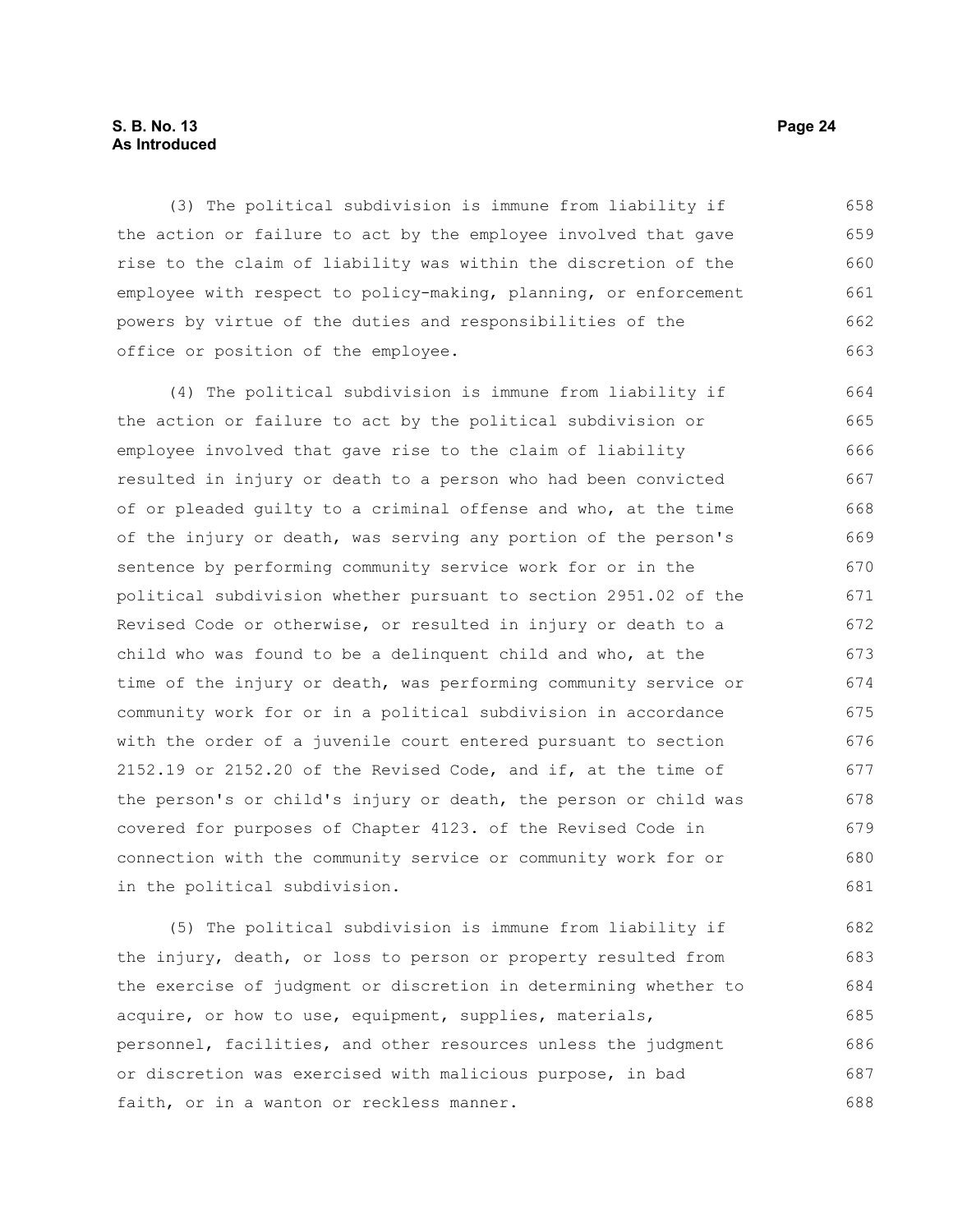(6) In addition to any immunity or defense referred to in division (A)(7) of this section and in circumstances not covered by that division or sections 3314.07 and 3746.24 of the Revised Code, the employee is immune from liability unless one of the following applies: 689 690 691 692 693

(a) The employee's acts or omissions were manifestly outside the scope of the employee's employment or official responsibilities; 694 695 696

(b) The employee's acts or omissions were with malicious purpose, in bad faith, or in a wanton or reckless manner; 697 698

(c) Civil liability is expressly imposed upon the employee by a section of the Revised Code. Civil liability shall not be construed to exist under another section of the Revised Code merely because that section imposes a responsibility or mandatory duty upon an employee, because that section provides for a criminal penalty, because of a general authorization in that section that an employee may sue and be sued, or because the section uses the term "shall" in a provision pertaining to an employee. 699 700 701 702 703 704 705 706 707

(7) The political subdivision, and an employee who is a county prosecuting attorney, city director of law, village solicitor, or similar chief legal officer of a political subdivision, an assistant of any such person, or a judge of a court of this state is entitled to any defense or immunity available at common law or established by the Revised Code. 708 709 710 711 712 713

(B) Any immunity or defense conferred upon, or referred to in connection with, an employee by division (A)(6) or (7) of this section does not affect or limit any liability of a political subdivision for an act or omission of the employee as 714 715 716 717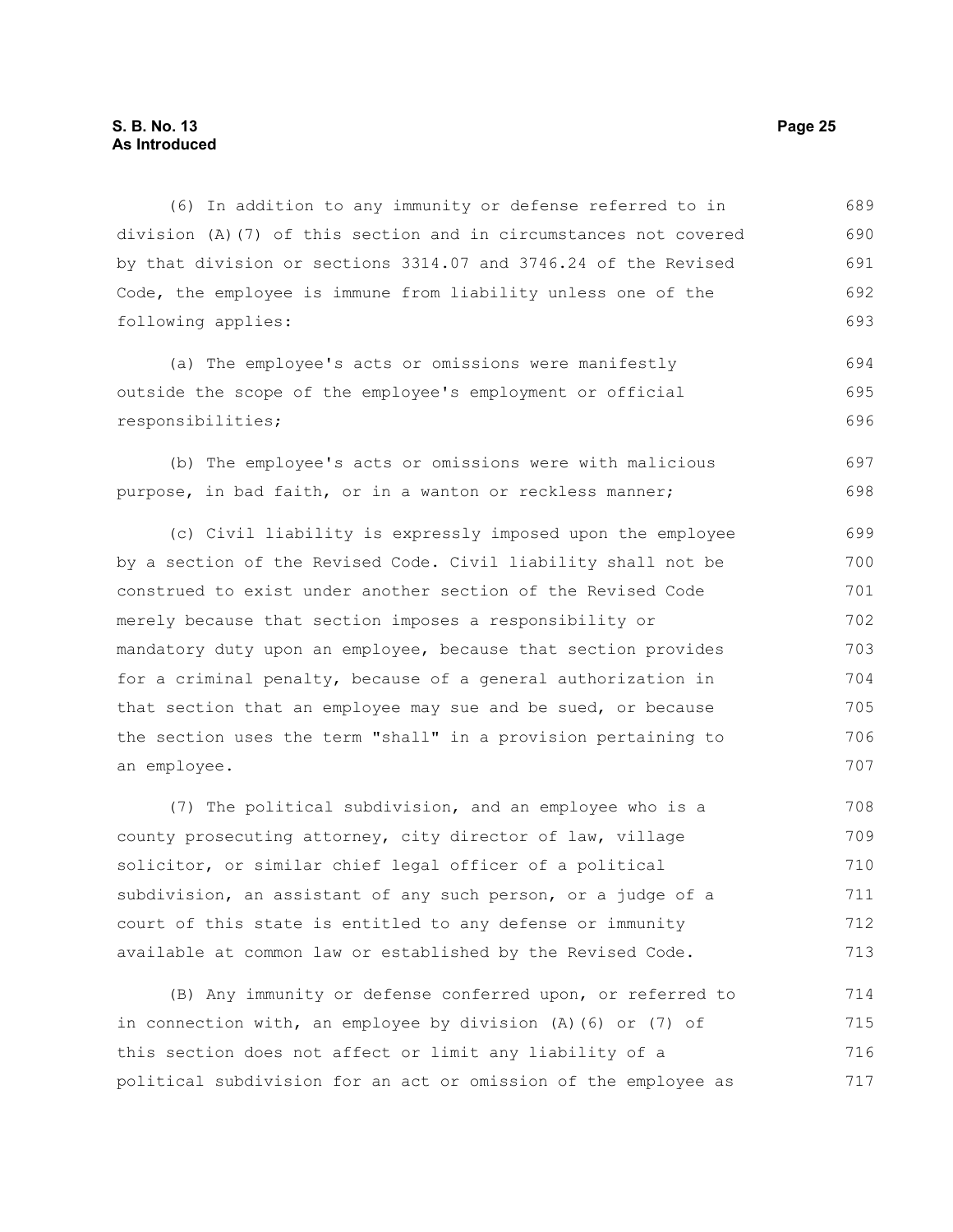provided in section 2744.02 of the Revised Code.

monetary amount for damages sought.

718

747

(C) Any immunity conferred upon a political subdivision by division (A)(2) or (3) of this section does not affect or limit the liability of a political subdivision under section 2744.022 of the Revised Code. **Sec. 2744.04.** (A) An action against a political subdivision to recover damages for injury, death, or loss to person or property allegedly caused by any act or omission in connection with a governmental or proprietary function, whether brought as an original action, cross-claim, counterclaim, thirdparty claim, or claim for subrogation, shall be brought within two years after the cause of action accrues, or within any applicable shorter period of time for bringing the action provided by the Revised Code. The period of limitation contained in this division shall be tolled pursuant to section 2305.16 of the Revised Code. This division applies to actions brought against political subdivisions by all persons, governmental entities, and the state. (B)  $\overline{\text{In}-\text{Exception}}$ , (B)  $\overline{\text{In}-\text{Exception}}$ in the complaint filed in a civil action against a political subdivision or an employee of a political subdivision to recover damages for injury, death, or loss to person or property allegedly caused by an act or omission in connection with a governmental or proprietary function, whether filed in an original action, cross-claim, counterclaim, third-party claim, or claim for subrogation, the complainant shall include a demand for a judgment for the damages that the judge in a nonjury trial or the jury in a jury trial finds that the complainant is entitled to be awarded, but shall not specify in that demand any 719 720 721 722 723 724 725 726 727 728 729 730 731 732 733 734 735 736 737 738 739 740 741 742 743 744 745 746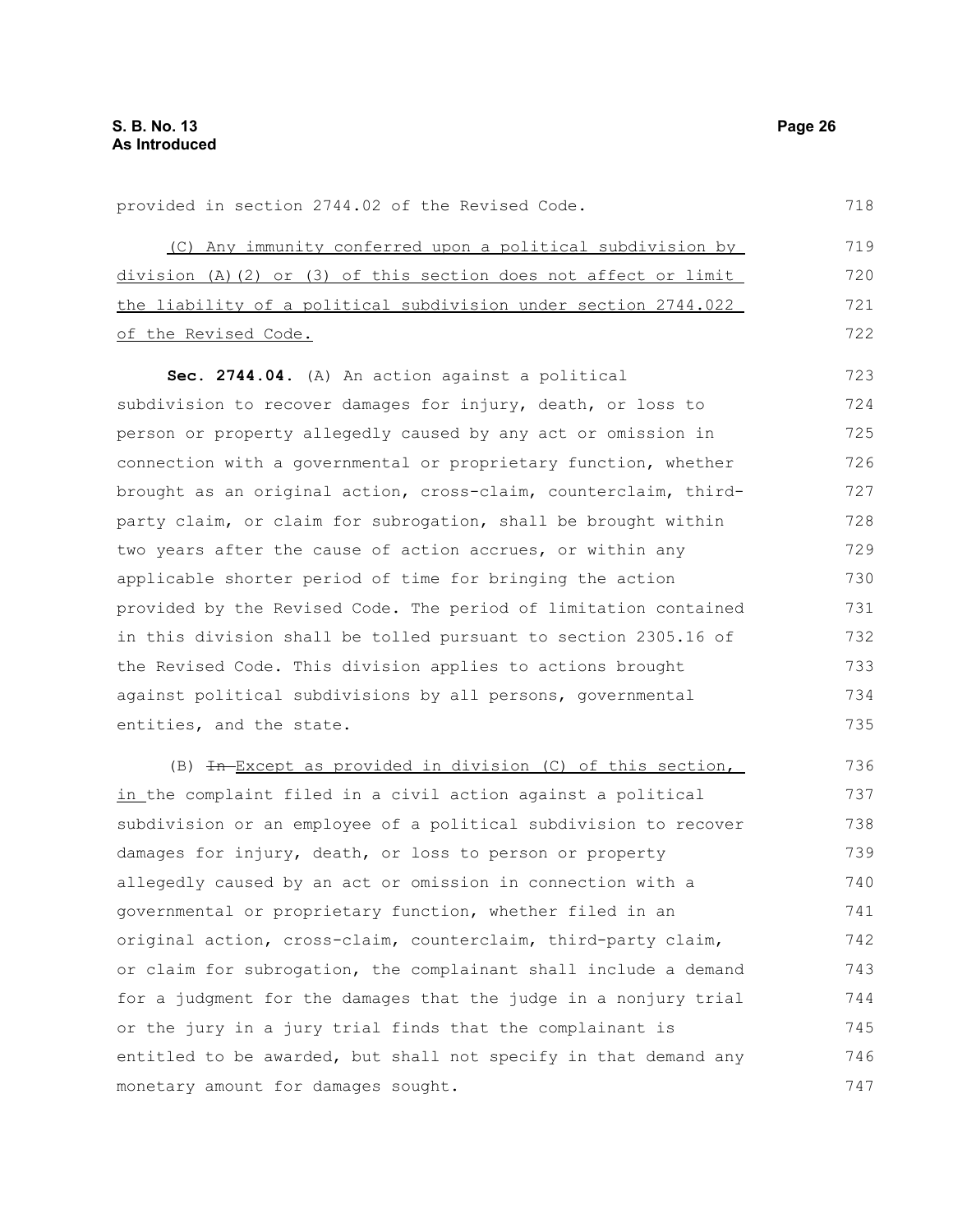| (C) In the complaint filed in a civil action brought under                                                              | 748 |
|-------------------------------------------------------------------------------------------------------------------------|-----|
| section 2744.022 of the Revised Code, the complainant's demand                                                          | 749 |
| for a judgment for damages may include a statement of the                                                               | 750 |
| replacement value of the recording device and may specify a                                                             | 751 |
| demand for judgment in the amount of five hundred dollars for                                                           | 752 |
| any damaged or destroyed recording.                                                                                     | 753 |
| Sec. 2744.05. Notwithstanding-(A) Except as provided by                                                                 | 754 |
| division (B) of this section, notwithstanding any other                                                                 | 755 |
| provisions of the Revised Code or rules of a court to the                                                               | 756 |
| contrary, in an action against a political subdivision to                                                               | 757 |
| recover damages for injury, death, or loss to person or property                                                        | 758 |
| caused by an act or omission in connection with a governmental                                                          | 759 |
| or proprietary function:                                                                                                | 760 |
| $\overline{(A)}$ (1) Punitive or exemplary damages shall not be                                                         | 761 |
| awarded.                                                                                                                | 762 |
| $\left(\frac{1}{2}\right)\left(\frac{1}{2}\right)\left(\frac{2}{2}\right)$ (a) If a claimant receives or is entitled to | 763 |
| receive benefits for injuries or loss allegedly incurred from a                                                         | 764 |
| policy or policies of insurance or any other source, the                                                                | 765 |
| benefits shall be disclosed to the court, and the amount of the                                                         | 766 |
| benefits shall be deducted from any award against a political                                                           | 767 |
| subdivision recovered by that claimant. No insurer or other                                                             | 768 |
| person is entitled to bring an action under a subrogation                                                               | 769 |
| provision in an insurance or other contract against a political                                                         | 770 |
| subdivision with respect to those benefits.                                                                             | 771 |
| The amount of the benefits shall be deducted from an award                                                              | 772 |

against a political subdivision under division  $\overline{(B)+(1)- (A)(2)(a)}$ of this section regardless of whether the claimant may be under an obligation to pay back the benefits upon recovery, in whole or in part, for the claim. A claimant whose benefits have been deducted from an award under division  $(B)$   $(1)$   $(A)$   $(2)$   $(a)$  of this 773 774 775 776 777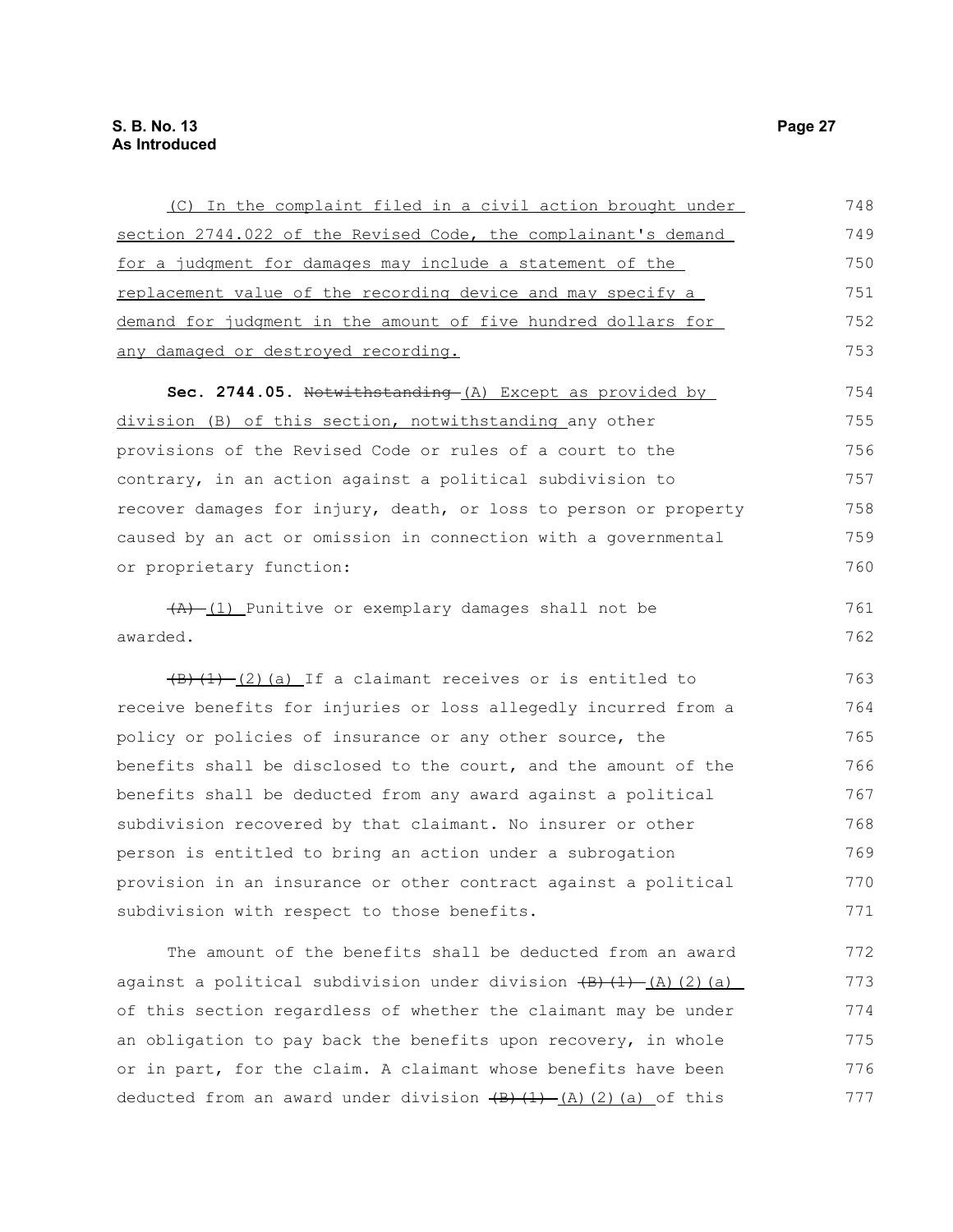section is not considered fully compensated and shall not be required to reimburse a subrogated claim for benefits deducted from an award pursuant to division  $\frac{1}{2}(A)(2)(a)$  of this section. 778 779 780 781

 $(2)$  (b) Nothing in division  $(B)$   $(1)$   $(A)$   $(2)$   $(a)$  of this section shall be construed to do either of the following: 782 783

 $(a)$  (i) Limit the rights of a beneficiary under a life insurance policy or the rights of sureties under fidelity or surety bonds; 784 785 786

 $(b)$  (ii) Prohibit the department of medicaid from recovering from the political subdivision, pursuant to section 5160.37 of the Revised Code, the cost of medical assistance provided under a medical assistance program. 787 788 789 790

 $(C)$   $(1)$   $(3)$  (a) There shall not be any limitation on compensatory damages that represent the actual loss of the person who is awarded the damages. However, except in wrongful death actions brought pursuant to Chapter 2125. of the Revised Code, damages that arise from the same cause of action, transaction or occurrence, or series of transactions or occurrences and that do not represent the actual loss of the person who is awarded the damages shall not exceed two hundred fifty thousand dollars in favor of any one person. The limitation on damages that do not represent the actual loss of the person who is awarded the damages provided in this division does not apply to court costs that are awarded to a plaintiff, or to interest on a judgment rendered in favor of a plaintiff, in an action against a political subdivision. 791 792 793 794 795 796 797 798 799 800 801 802 803 804

 $(2)$  (b) As used in this division section, "the actual loss of the person who is awarded the damages" includes all of the 805 806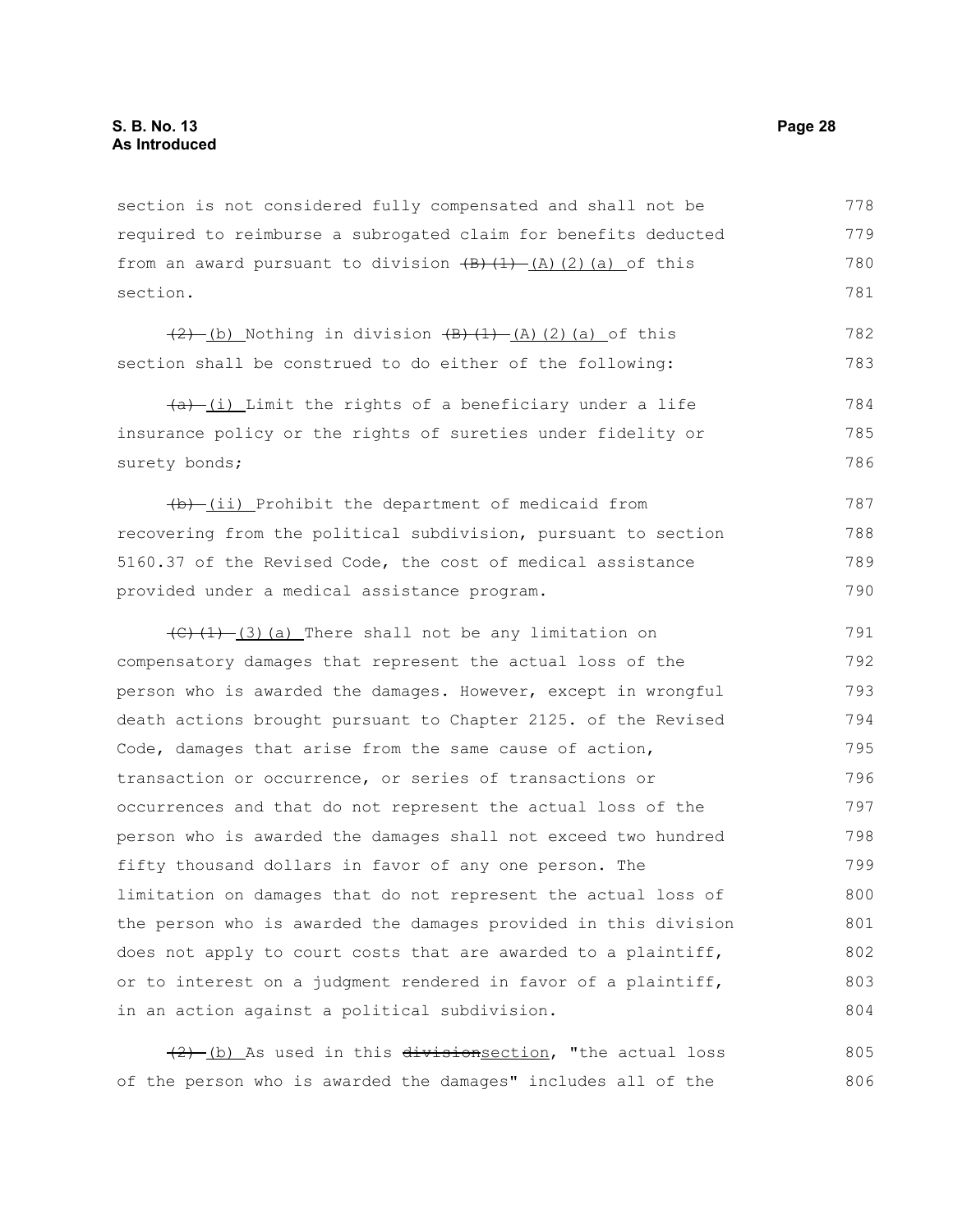#### following:

807

| $(a)$ (i) All wages, salaries, or other compensation lost by   | 808 |
|----------------------------------------------------------------|-----|
| the person injured as a result of the injury, including wages, | 809 |
| salaries, or other compensation lost as of the date of a       | 810 |
| judgment and future expected lost earnings of the person       | 811 |
| injured;                                                       | 812 |

 $(b)$  (ii) All expenditures of the person injured or another person on behalf of the person injured for medical care or treatment, for rehabilitation services, or for other care, treatment, services, products, or accommodations that were necessary because of the injury; 813 814 815 816 817

 $(e)$  (iii) All expenditures to be incurred in the future, as determined by the court, by the person injured or another person on behalf of the person injured for medical care or treatment, for rehabilitation services, or for other care, treatment, services, products, or accommodations that will be necessary because of the injury;

 $(d)$  (iv) All expenditures of a person whose property was injured or destroyed or of another person on behalf of the person whose property was injured or destroyed in order to repair or replace the property that was injured or destroyed; 824 825 826 827

 $(e)$  (v) All expenditures of the person injured or of the person whose property was injured or destroyed or of another person on behalf of the person injured or of the person whose property was injured or destroyed in relation to the actual preparation or presentation of the claim involved; 828 829 830 831 832

 $(f)$  (vi) Any other expenditures of the person injured or of the person whose property was injured or destroyed or of another person on behalf of the person injured or of the person 833 834 835